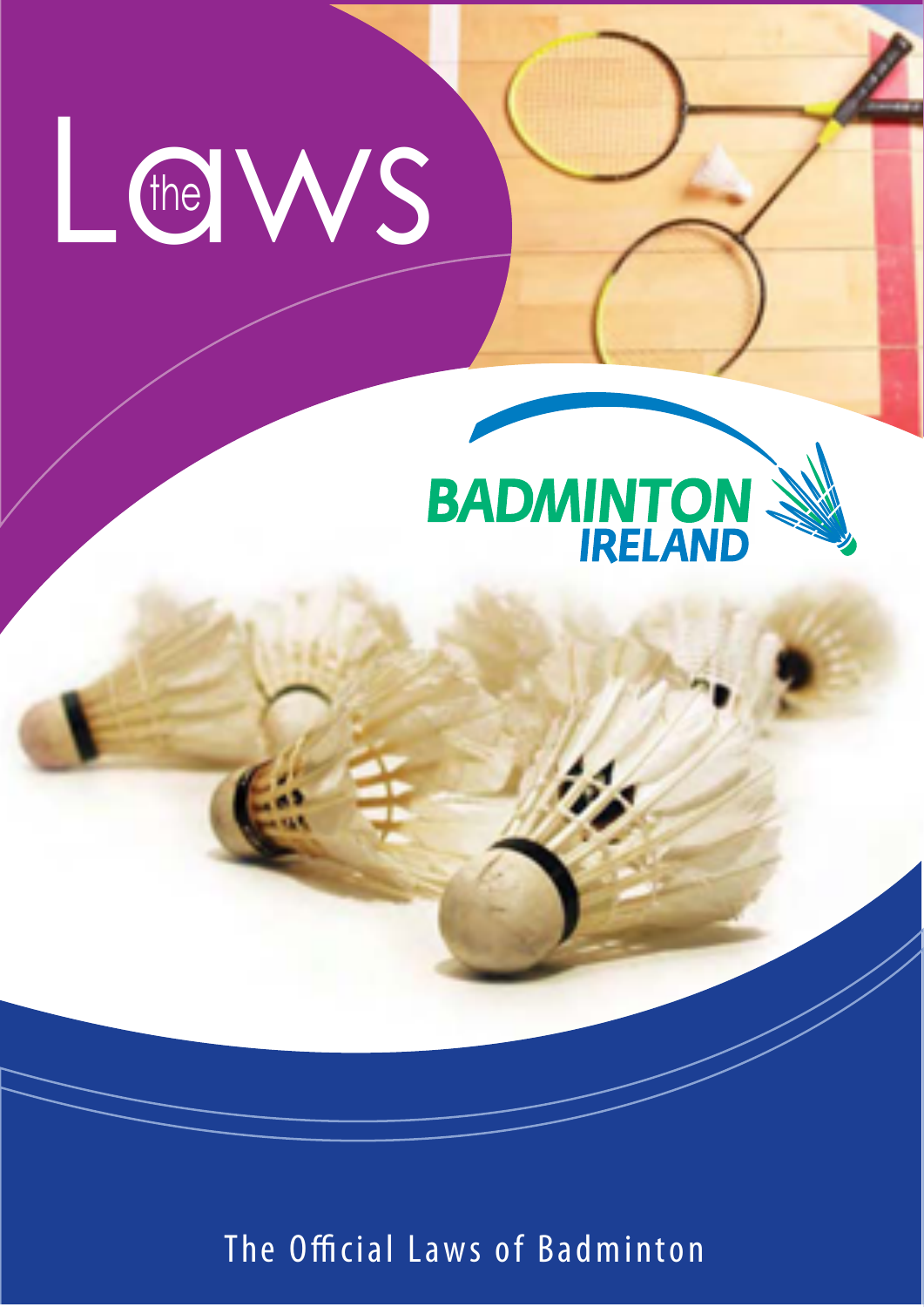# **Benefits of Affiliation to Badminton Ireland**

| $\rm{>}$<br>$\,>\,$ | Insurance<br>Public Liability for Club                                       |  |
|---------------------|------------------------------------------------------------------------------|--|
|                     | Personal Accident for each individual affiliated member                      |  |
| $\, >$              | Access to Development Officers                                               |  |
| $\rm{>}$            | Club Development Manual                                                      |  |
| >                   | <b>Association Development Pack</b>                                          |  |
| $\rm{>}$            | <b>Development Presentations</b>                                             |  |
| $\rm{>}$            | Club Structures and Funding                                                  |  |
| $\mathcal{P}$       | PR and Organising Competitions                                               |  |
| $\, >$              | Ideas for Club Nights                                                        |  |
| $\mathbf{I}$        | Information and Advice                                                       |  |
| $\mathbf{I}$        | Fun Games and Activities Pack                                                |  |
| $\rm{>}$            | Discounted Kit Bags                                                          |  |
| $\rm{>}$            | <b>Schools Programmes</b>                                                    |  |
| $\rm{>}$            | Schools Partnership Programme                                                |  |
| $\rm{>}$            | <b>Transition Year Module</b>                                                |  |
| $\mathbf{L}$        | First Badminton/Buntus Badminton                                             |  |
|                     |                                                                              |  |
| $\rm{>}$            | <b>Coaching Courses</b>                                                      |  |
| $\rm{>}$            | Introduction to Coaching                                                     |  |
| $\rm{>}$            | Level <sup>1</sup>                                                           |  |
| >                   | Level 2 (newly updated)                                                      |  |
| $\rm{>}$            | Level 3 (newly updated)                                                      |  |
|                     | Subsidy Schemes i.e. Coaching Courses, Summer Camps, National Badminton Week |  |
|                     |                                                                              |  |
|                     | Badminton Ireland Website and E-Mailshots                                    |  |
|                     |                                                                              |  |
|                     | Specific Membership Benefits                                                 |  |
|                     | <b>BUPA Ireland discount</b>                                                 |  |
|                     | Marsh Financial Services                                                     |  |
|                     | <b>MBNA</b> Credit Card                                                      |  |
|                     | Stein Travel Discount                                                        |  |
|                     |                                                                              |  |
|                     | Entry into Intercounty competitions                                          |  |
|                     | Entry into League winners competitions                                       |  |
|                     | Entry into Provincial and National Individual Events                         |  |
|                     | Entry into Gormanston All Ireland club competition                           |  |
| $\geq$              | Entry into YONEX Club of the Year Competition                                |  |
| $\mathbf{L}$        | Entry into Stein Travel Volunteer of the Year Competition                    |  |
|                     |                                                                              |  |
|                     |                                                                              |  |

# **Conditions:**

- > Clubs must affiliate all of their members including juveniles and social members
- > All Clubs must follow the Badminton Ireland Code of Conduct
- > All Clubs must follow the Badminton Ireland Equauality Code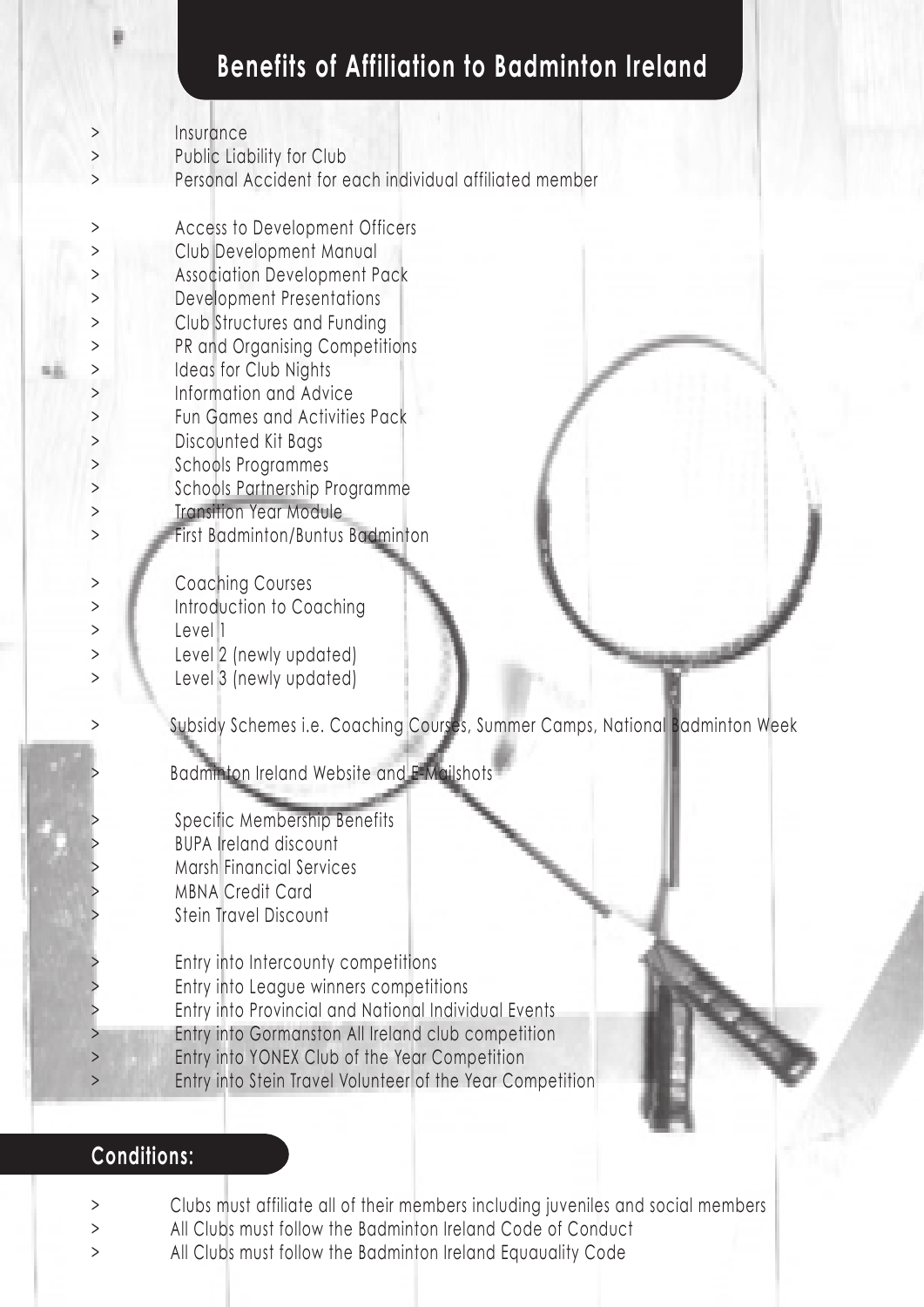| <b>BADMINTON</b><br><b>IRELAND</b>                                                                                                                       |
|----------------------------------------------------------------------------------------------------------------------------------------------------------|
| www.badmintonireland.com                                                                                                                                 |
| <b>Badminton Ireland On-line</b>                                                                                                                         |
| For all the information you need on Badminton in Ireland                                                                                                 |
| All the latest news, both local, national and international                                                                                              |
| The Badminton Ireland Forum - have your say                                                                                                              |
| Club Database                                                                                                                                            |
| Club Members Database                                                                                                                                    |
| Downloadable Documents/Official Publications including Strategic Plan, Badminton Ireland Code of<br>Conduct for Children's Sport, Club Affiliation Forms |
| Development Officers Section with contact details and all the latest from your area                                                                      |
| Club Resources - Drawing up a Development Plan, Constitution, Safety Forms                                                                               |
| Schools Programmes - First Badminton/Buntus Badminton, Transition Year Module, Badminton Schools<br>Partnership                                          |
| Coaching Course Information                                                                                                                              |
| Tournament Entry Forms, Rules, Results                                                                                                                   |
| Log on to                                                                                                                                                |
| www.badmintonireland.com                                                                                                                                 |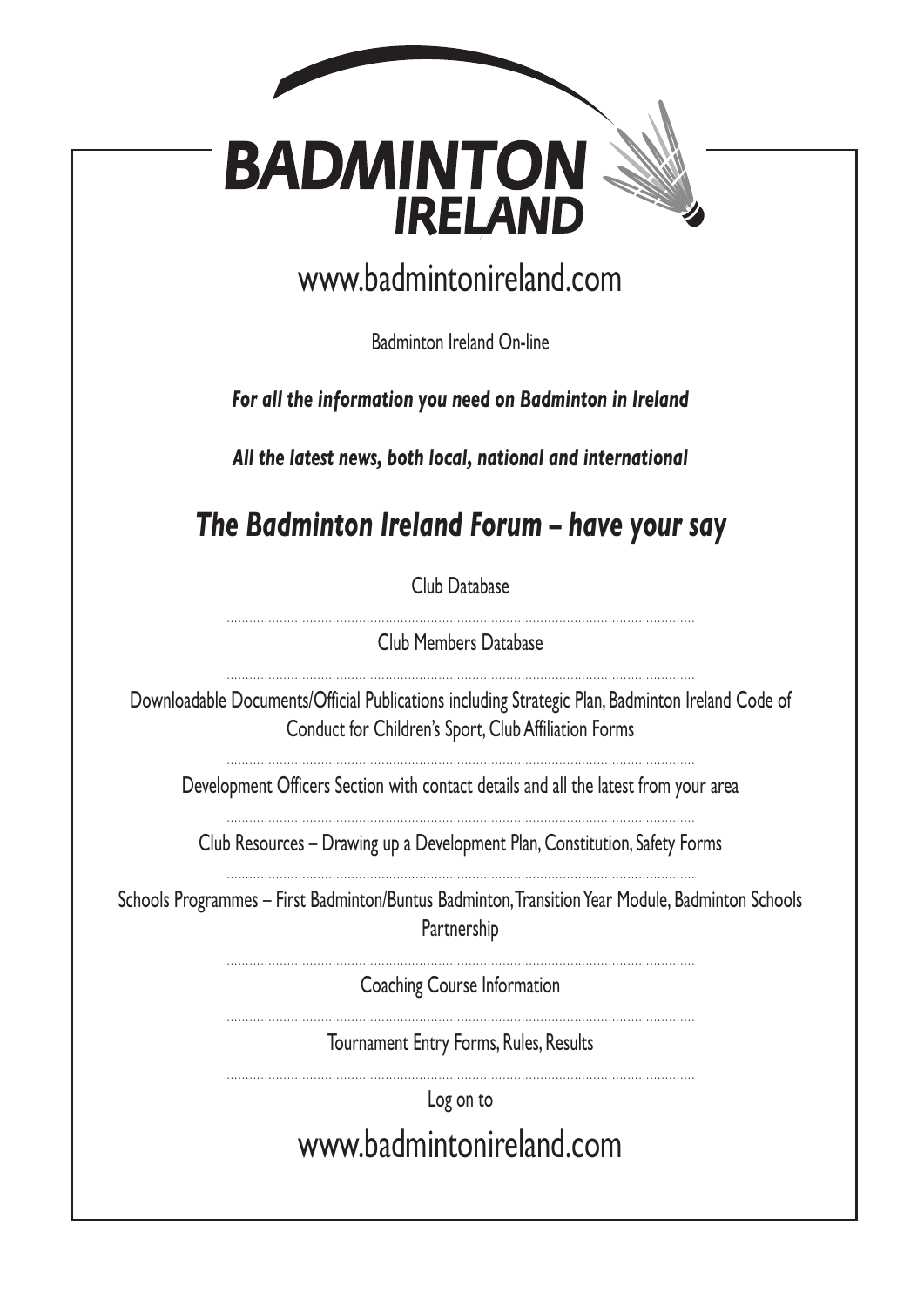# The Laws of Badminton

as adopted by the INTERNATIONAL BADMINTON FEDERATION in May 2006. Diagrams and drawings are reproduced by kind permission of the IBF.

| <b>CONTENTS</b><br><b>LAWS</b> |                                                                                                   | <b>PAGE</b> |  |  |  |  |  |
|--------------------------------|---------------------------------------------------------------------------------------------------|-------------|--|--|--|--|--|
| 1                              |                                                                                                   |             |  |  |  |  |  |
| 2                              |                                                                                                   |             |  |  |  |  |  |
| 3                              |                                                                                                   |             |  |  |  |  |  |
| 4                              |                                                                                                   |             |  |  |  |  |  |
| 5                              |                                                                                                   |             |  |  |  |  |  |
| 6                              |                                                                                                   |             |  |  |  |  |  |
| 7                              |                                                                                                   |             |  |  |  |  |  |
| 8                              |                                                                                                   |             |  |  |  |  |  |
| 9                              |                                                                                                   |             |  |  |  |  |  |
| 10                             |                                                                                                   |             |  |  |  |  |  |
| 11                             |                                                                                                   |             |  |  |  |  |  |
| 12                             |                                                                                                   |             |  |  |  |  |  |
| 13                             |                                                                                                   |             |  |  |  |  |  |
| 14                             |                                                                                                   |             |  |  |  |  |  |
| 15                             |                                                                                                   |             |  |  |  |  |  |
| 16                             |                                                                                                   |             |  |  |  |  |  |
| 17                             |                                                                                                   |             |  |  |  |  |  |
| <b>APPENDICES</b>              |                                                                                                   |             |  |  |  |  |  |
| $\mathbf{1}$                   |                                                                                                   |             |  |  |  |  |  |
| $\overline{2}$                 |                                                                                                   |             |  |  |  |  |  |
| 3                              |                                                                                                   |             |  |  |  |  |  |
| 4                              |                                                                                                   |             |  |  |  |  |  |
| 5                              |                                                                                                   |             |  |  |  |  |  |
| 6                              |                                                                                                   |             |  |  |  |  |  |
| 7                              |                                                                                                   |             |  |  |  |  |  |
|                                | RECOMMENDATIONS TO TECHNICAL OFFICIALS                                                            |             |  |  |  |  |  |
| $\mathbf{1}$                   |                                                                                                   |             |  |  |  |  |  |
| 2                              |                                                                                                   |             |  |  |  |  |  |
| 3                              |                                                                                                   |             |  |  |  |  |  |
| 4                              |                                                                                                   |             |  |  |  |  |  |
| 5                              |                                                                                                   |             |  |  |  |  |  |
| 6                              |                                                                                                   |             |  |  |  |  |  |
| <b>DEFINITIONS</b>             |                                                                                                   |             |  |  |  |  |  |
|                                | <b>Player</b><br>Any person playing badminton                                                     |             |  |  |  |  |  |
|                                | <b>Match</b><br>The basic contest in Badminton between opposing sides each of one or two players. |             |  |  |  |  |  |
|                                | A match where there is one player on each of the opposing sides.<br><b>Singles</b>                |             |  |  |  |  |  |
|                                | <b>Doubles</b><br>A match where there are two players on each of the opposing sides.              |             |  |  |  |  |  |
|                                | <b>Serving side</b><br>The side having the right to serve.                                        |             |  |  |  |  |  |

- **Receiving side** The side opposing the serving side.
- A sequence of one or more strokes starting with the service, until the shuttle ceases Rally to be in play.
- **Stroke** A forward movement of the player's racket.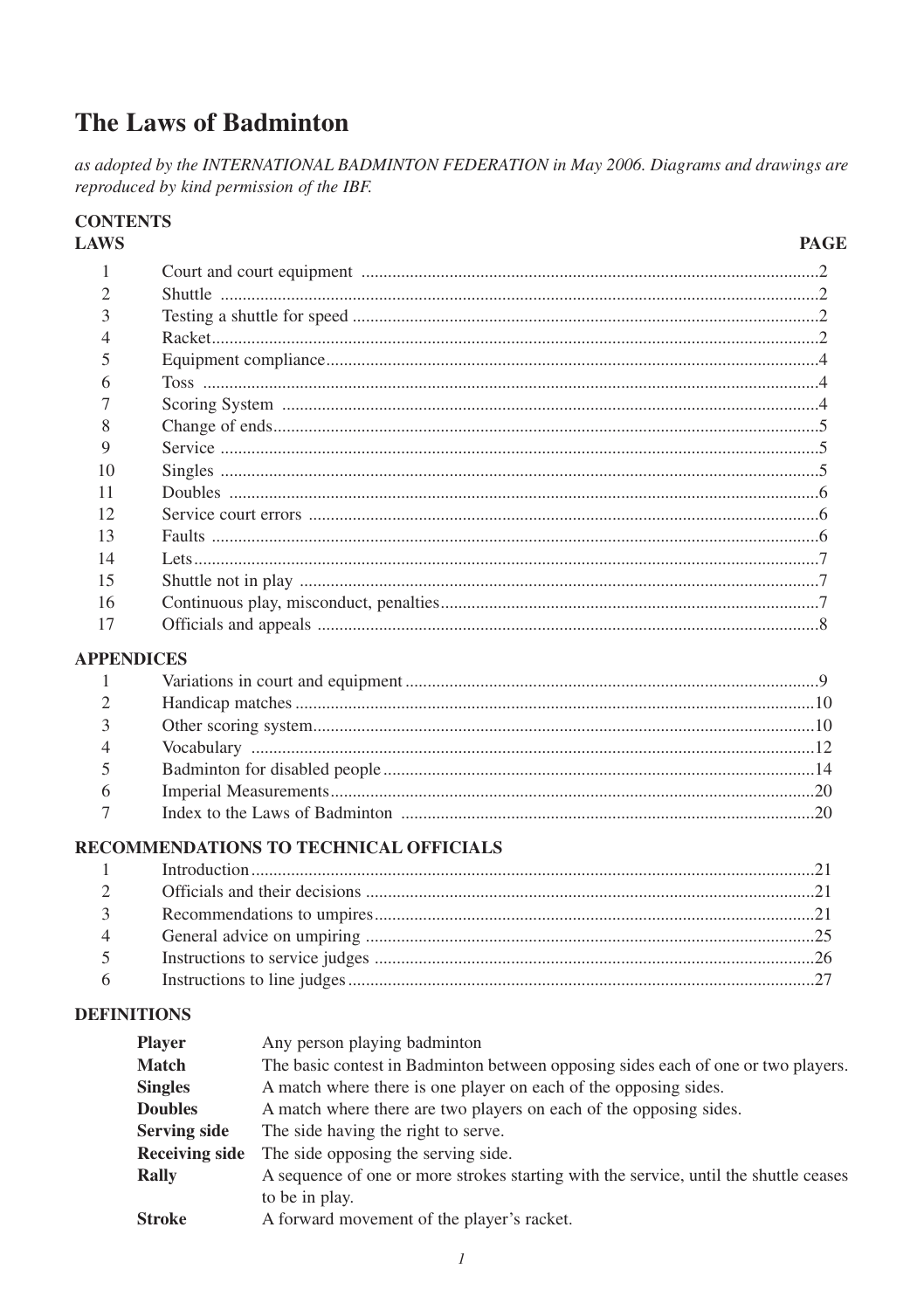# **1. COURT AND COURT EQUIPMENT**

- 1.1 The court shall be a rectangle marked out with lines 40 mm wide as shown in Diagram A.<br>1.2 The lines marking out the court shall be easily distinguishable and preferably be coloured v
- The lines marking out the court shall be easily distinguishable and preferably be coloured white or yellow.
- 1.3 All the lines shall form part of the area which they define.<br>1.4 The posts shall be 1.55 metres in height from the surface of
- 1.4 The posts shall be 1.55 metres in height from the surface of the court and shall remain vertical when the net is strained as provided in Law 1.10. The posts or its supports shall not extend into the court.
- 1.5 The posts shall be placed on the doubles side lines as in Diagram A irrespective of whether singles or doubles is being played.
- 1.6 The net shall be made of fine cord of dark colour and even thickness with a mesh of not less than l5 mm and not more than 20 mm.
- 1.7 The net shall be 760 mm in depth and at least 6.1 metres wide.<br>1.8 The top of the net shall be edged with a 75 mm white tape doub
- The top of the net shall be edged with a 75 mm white tape doubled over a cord or cable running through the tape. This tape shall rest upon the cord or cable.
- 1.9 The cord or cable shall be stretched firmly, flush with the top of the posts.
- 1.10 The top of the net from the surface of the court shall be 1.524 metres at the centre of the court and 1.55 metres over the side lines for doubles.
- 1.11 There shall be no gaps between the ends of the net and the posts. If necessary, the full depth of the net at the ends shall be tied to the posts.

#### **2. SHUTTLE**

2.1 The shuttle shall be made of natural and/or synthetic materials. From whatever material the shuttle is made, the flight characteristics generally shall be similar to those produced by a natural feathered shuttle with a cork base covered by a thin layer of leather.

# 2.2 *Feathered Shuttle*

- 2.2.1 The shuttle shall have 16 feathers fixed in the base.<br>2.2.2 The feathers shall have a uniform length between
- The feathers shall have a uniform length between 62 mm to 70 mm when measured from the tip to the top of the base.
- 2.2.3 The tips of the feathers shall lie on a circle with a diameter from 58 mm to 68 mm.<br>2.2.4 The feathers shall be fastened firmly with thread or other suitable material
- 2.2.4 The feathers shall be fastened firmly with thread or other suitable material.<br>2.2.5 The base shall be 25 mm to 28 mm in diameter and rounded on the bottom
- 2.2.5 The base shall be 25 mm to 28 mm in diameter and rounded on the bottom.<br>2.2.6 The shuttle shall weigh from  $4.74$  to 5.50 grams.
- The shuttle shall weigh from 4.74 to 5.50 grams.

# 2.3 *Non-Feathered Shuttle*

- 2.3.1 The skirt, or simulation of feathers in synthetic materials, shall replace natural feathers.<br>2.3.2 The base shall be as described in Law 2.2.5
- The base shall be as described in Law 2.2.5.
- 2.3.3 Measurements and weight shall be as in Laws 2.2.2, 2.2.3 and 2.2.6. However, because of the difference in the specific gravity and other properties of synthetic materials in comparison with feathers, a variation of up to 10 per cent shall be acceptable.
- 2.4 Subject to there being no variation in the general design, speed and flight of the shuttle, modifications in the above specifications may be made with the approval of the Member Association concerned, in places where atmospheric conditions due to either altitude or climate make the standard shuttle unsuitable.

#### **3. TESTING A SHUTTLE FOR SPEED**

- 3.1 To test a shuttle, a player shall use a full underhand stroke which makes contact with the shuttle over the back boundary line. The shuttle shall be hit at an upward angle and in a direction parallel to the side lines.
- 3.2 A shuttle of correct speed will land not less than 530 mm and not more than 990 mm short of the other back boundary line as in Diagram B.

#### **4. RACKET**

- 4.1 The racket shall be a frame not exceeding 680 mm in overall length and 230 mm in overall width consisting of the main parts described in Laws 4.1.1 to 4.1.5 as illustrated in Diagram C.<br>4.1.1 The handle is the part of the racket intended to be gripped by a player.
	- 4.1.1 The handle is the part of the racket intended to be gripped by a player.<br>4.1.2 The stringed area is the part of the racket with which it is intended that a
	- The stringed area is the part of the racket with which it is intended that a player hits the shuttle.
	- 4.1.3 The head bounds the stringed area.<br>4.1.4 The shaft connects the handle to the
	- The shaft connects the handle to the head (subject to Law 4.1.5).
	- 4.1.5 The throat (if present) connects the shaft to the head.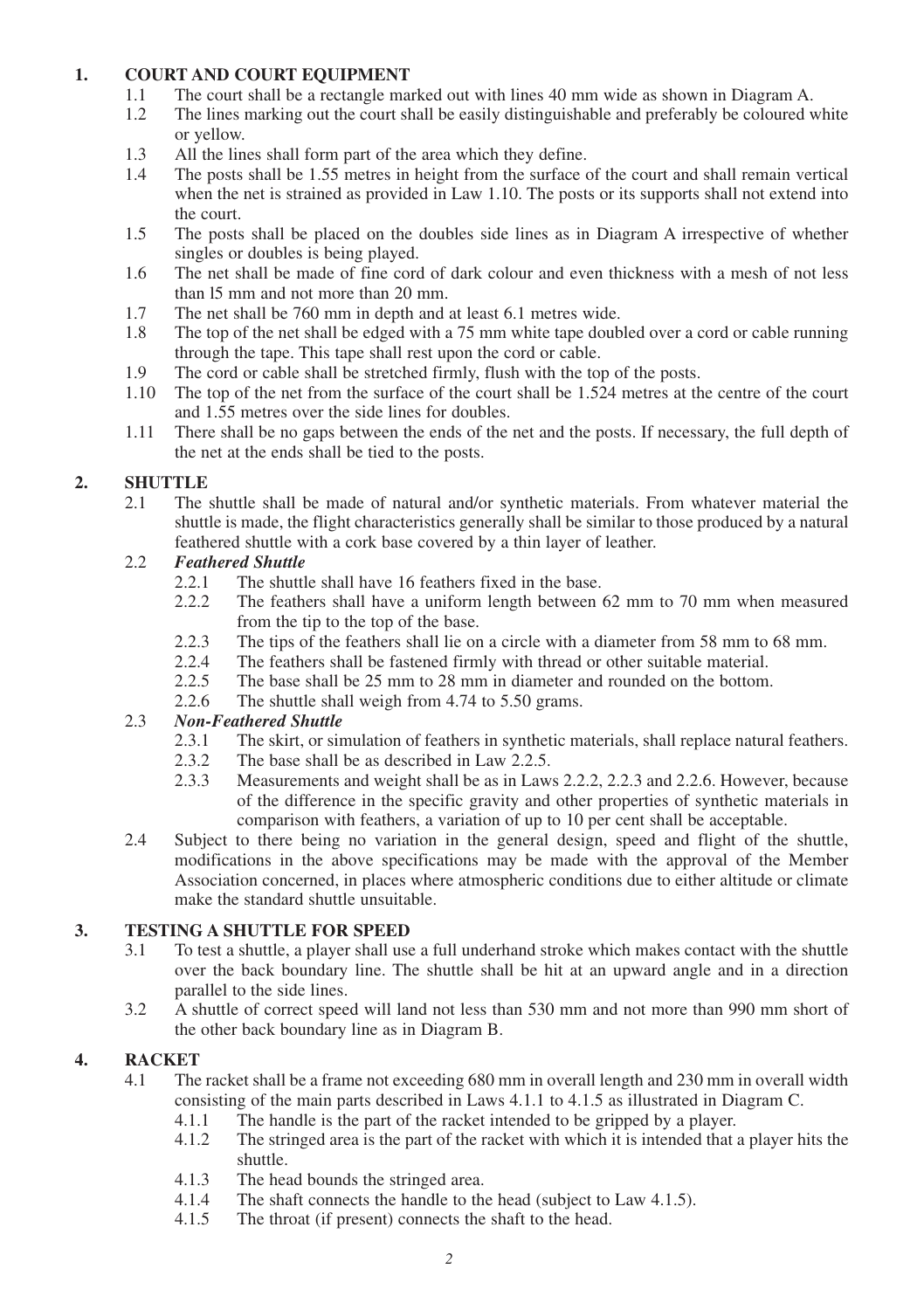# **DIAGRAM A**

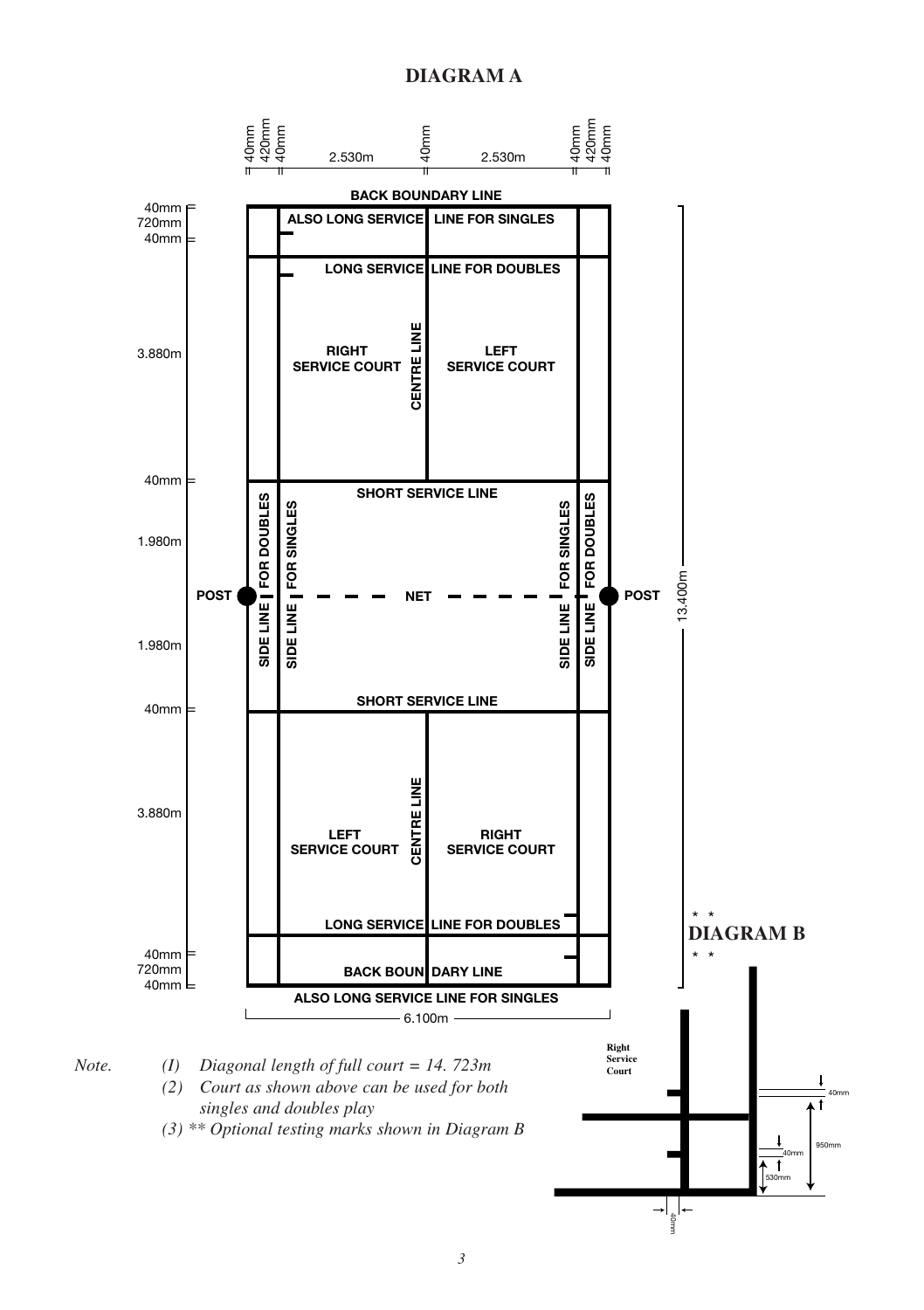#### **DIAGRAM C**



#### 4.2 *The stringed area:*

- 4.2.1 shall be flat and consist of a pattern of crossed strings either alternately interlaced or bonded where they cross. The stringing pattern shall be generally uniform and, in particular, not less dense in the centre than in any other area; and
- 4.2.2 shall not exceed 280 mm in overall length and 220 mm in overall width. However, the strings may extend into an area which otherwise would be the throat, provided that:
	- 4.2.2.1 the width of the extended stringed area does not exceed 35 mm; and
	- 4.2.2.2 the overall length of the stringed area does not then exceed 330 mm.

#### 4.3 *The racket:*

- 4.3.1 shall be free of attached objects and protrusions, other than those used solely and specifically to limit or prevent wear and tear, or vibration, or to distribute weight, or to secure the handle by cord to the player's hand, and which are reasonable in size and placement for such purposes; and
- 4.3.2 shall be free of any device that makes it possible for a player to change materially the shape of the racket.

#### **5. EQUIPMENT COMPLIANCE**

The International Badminton Federation shall rule on any question of whether any racket, shuttle or equipment or any prototype used in the playing of Badminton complies with the specifications. Such ruling may be undertaken on the Federation's initiative or on application by any party with a bona fide interest, including any player, technical official, equipment manufacturer or Member Association or member thereof.

### **6. TOSS**

- 6.1 Before play commences, a toss shall be conducted and the side winning the toss shall exercise the choice in either Law  $6.1.1$  or  $6.1.2$ :
	- 6.1.1 to serve or receive first;
	- 6.1.2 to start play at one end of the court or the other.
- 6.2 The side losing the toss shall then exercise the remaining choice.

# **7. SCORING SYSTEM**

- 7.1 A match shall consist of the best of three games, unless otherwise arranged (Appendix 2 and 3).
- 7.2 A game shall be won by the side which first scores 21 points, except as provided in Law 7.4 and 7.5.
- 7.3 The side winning a rally shall add a point to its score. A side shall win a rally, if the opposing side commits a 'fault' or the shuttle ceases to be in play because it touches the surface of the court inside the opponent's court.
- 7.4 If the score becomes 20-all, the side which gains a two point lead first, shall win that game.
- 7.5 If the score becomes 29-all, the side scoring the 30th point shall win that game.
- 7.6 The side winning a game shall serve first in the next game.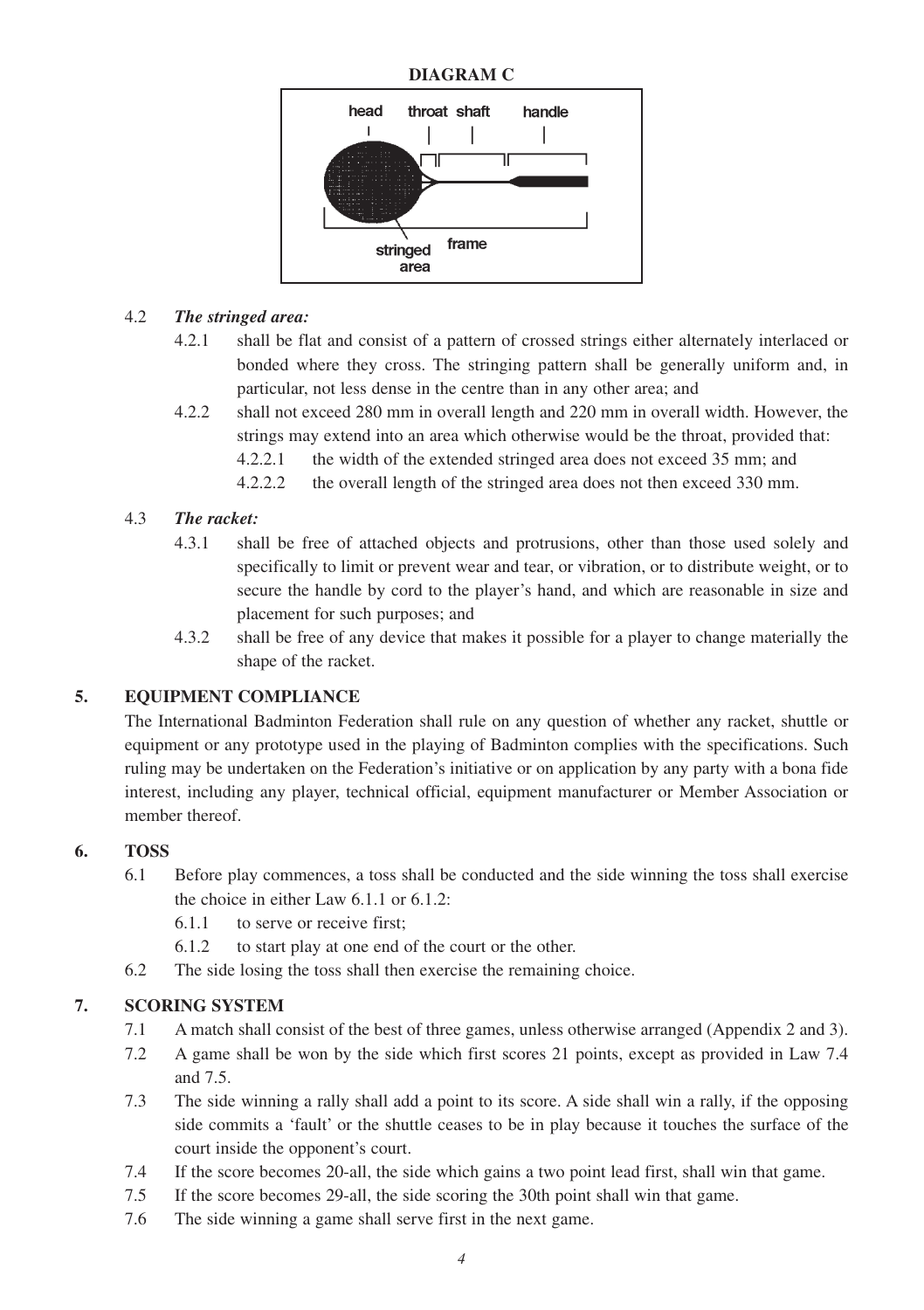# **8. CHANGE OF ENDS**

- 8.1 Players shall change ends:
	- 8.1.1 at the end of the first game;
	- 8.1.2 at the end of the second game, if there is to be a third game; and
	- 8.1.3 in the third game when a side first scores 11 points.
- 8.2 If the ends are not changed as indicated in Law 8.1, it shall be done so as soon as the mistake is discovered and when the shuttle is not in play. The existing score shall stand.

# **9. SERVICE**

- 9.1 In a correct service:<br>9.1.1 neither side
	- 9.1.1 neither side shall cause undue delay to the delivery of the service once the server and the receiver are ready for the service. On completion of the backward movement of server's racket head, any delay in the start of the service (Law 9.2), shall be considered to be an undue delay;
	- 9.1.2 the server and the receiver shall stand within diagonally opposite service courts (Diagram A) without touching the boundary lines of these service courts;
	- 9.1.3 some part of both feet of the server and the receiver shall remain in contact with the surface of the court in a stationary position from the start of the service (Law 9.2) until the service is delivered (Law 9.3);
	- 9.1.4 the server's racket shall initially hit the base of the shuttle;<br>9.1.5 the whole shuttle shall be below the server's waist at the
	- 9.1.5 the whole shuttle shall be below the server's waist at the instant of being hit by the server's racket. The waist shall be considered to be an imaginary line round the body, level with the lowest part of the server's bottom rib;
	- 9.1.6 the shaft of the server's racket at the instant of hitting the shuttle shall be pointing in a downward direction;
	- 9.1.7 the movement of the server's racket shall continue forwards from the start of the service (Law 9.2) until the service is delivered (Law 9.3);
	- 9.1.8 the flight of the shuttle shall be upwards from the server's racket to pass over the net so that, if not intercepted, it shall land in the receiver's service court (i. e. on or within the boundary lines); and
	- 9.1.9 in attempting to serve, the server shall not miss the shuttle.
- 9.2 Once the players are ready for the service, the first forward movement of the server's racket head shall be the start of the service.
- 9.3 Once started (Law 9.2), the service is delivered when the shuttle is hit by the server's racket or, in attempting to serve, the server misses the shuttle.
- 9.4 The server shall not serve before the receiver is ready. However, the receiver shall be considered to have been ready if a return of the service is attempted.
- 9.5 In doubles, during the delivery of service (Law 9.2, 9.3), the partners may take up any positions within their respective courts, which do not unsight the opposing server or receiver.

# **10. SINGLES**

# 10.1 *Serving and receiving courts*

- 10.1.1 The players shall serve from, and receive in, their respective right service courts when the server has not scored or has scored an even number of points in that game.
- 10.1.2 The players shall serve from, and receive in, their respective left service courts when the server has scored an odd number of points in that game.

# 10.2 *Order of play and position on court*

In a rally, the shuttle may be hit by the server and the receiver alternately, from any position on that player's side of the net, until the shuttle ceases to be in play (Law 15).

# 10.3 *Scoring and serving*

- 10.3.1 If the server wins a rally (Law 7.3), the server shall score a point. The server shall then serve again from the alternate service court.
- 10.3.2 If the receiver wins a rally (Law 7.3), the receiver shall score a point. The receiver shall then become the new server.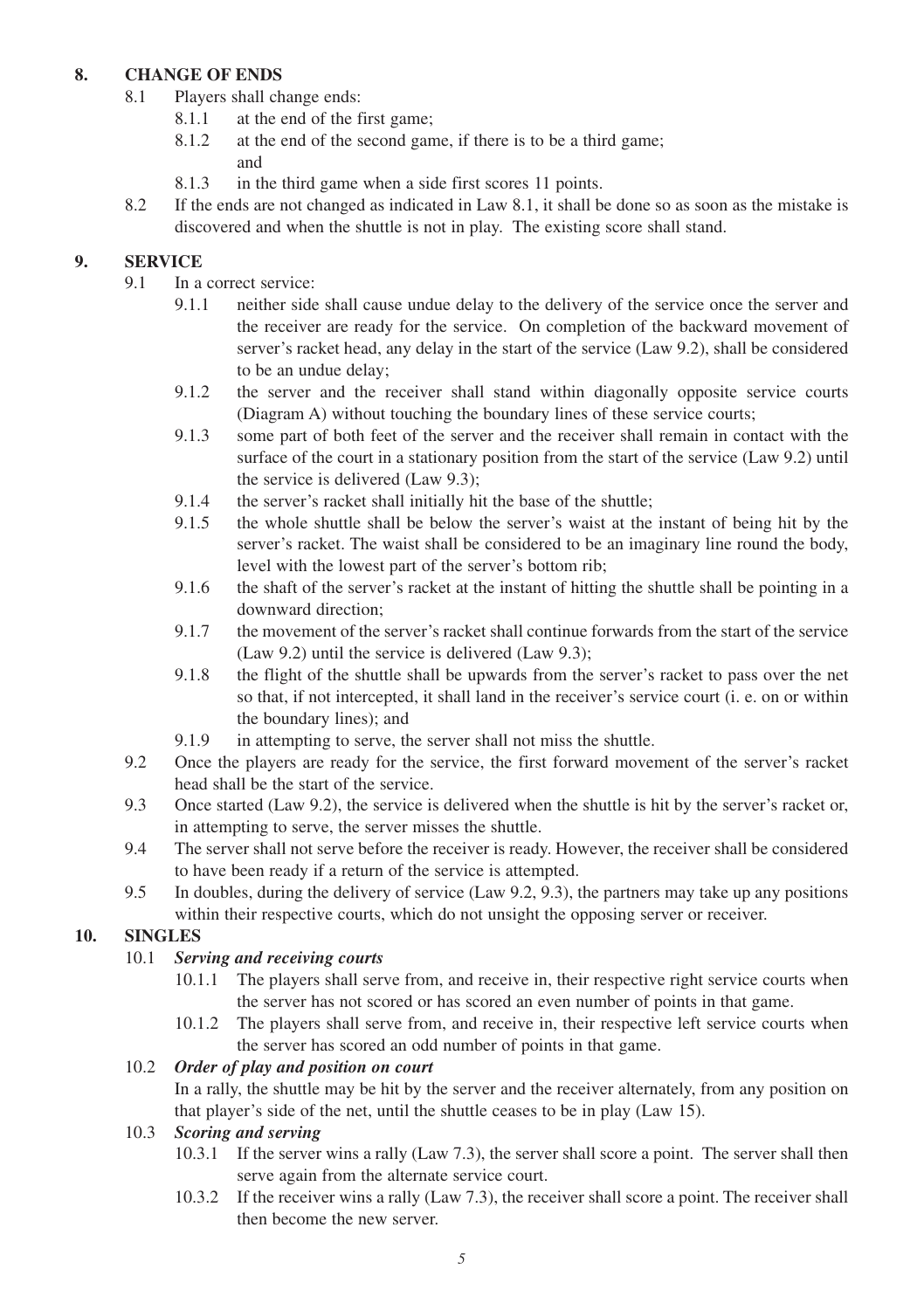#### **11. DOUBLES**

#### 11.1 *Serving and receiving courts*

- 11.1.1 A player of the serving side shall serve from the right service court when the serving side has not scored or has scored an even number of points in that game.
- 11.1.2 A player of the serving side shall serve from the left service court when the serving side has scored an odd number of points in that game.
- 11.1.3 The player of the receiving side who served last shall stay in the same service court from where he served last. The reverse pattern shall apply to the receiver's partner.
- 11.1.4 The player of the receiving side standing in the diagonally opposite service court to the server shall be the receiver.
- 11.1.5 The players shall not change their respective service courts until they win a point when their side is serving.
- 11.1.6 Service in any turn of serving shall be delivered from the service court corresponding to the serving side's score, except as provided in Laws 12.

#### 11.2 *Order of play and position on court*

After the service is returned, in a rally, the shuttle may be hit by either player of the serving side and either player of the receiving side alternately, from any position on that player's side of the net, until the shuttle ceases to be in play (Law 15).

#### 11.3 *Scoring and serving*

- 11.3.1 If the serving side wins a rally (Law 7.3), the serving side shall score a point. The server shall then serve again from the alternate service court.
- 11.3.2 If the receiving side wins a rally (Law 7.3), the receiving side shall score a point. The receiving side shall then become the new serving side.

#### 11.4 *Sequence of serving*

In any game, the right to serve shall pass consecutively:

- 11.4.1 from the initial server who started the game from the right service court
- 11.4.2 to the partner of the initial receiver. The service shall be delivered from the left service court.
- 11.4.3 to the partner of the initial server
- 11.4.4 to the initial receiver
- 11.4.5 to the initial server and so on.
- 11.5 No player shall serve or receive out of turn, or receive two consecutive services in the same game, except as provided in Laws 12.
- 11.6 Either player of the winning side may serve first in the next game, and either player of the losing side may receive first in the next game.

### **12. SERVICE COURT ERRORS**

- 12.1 A service court error has been made when a player:
	- 12.1.1 has served or received out of turn:
		- or
			-
- 12.1.2 has served or received from the wrong service court; 12.2 If a service court error is discovered, the error shall be corrected and the existing score shall stand.

#### **13. FAULTS**

- It shall be a 'fault':
- 13.1 if a service is not correct (Law 9.1);
- 13.2 if, in service, the shuttle:
	- 13.2.1 is caught on the net and remains suspended on its top;
	- 13.2.2 after passing over the net, is caught in the net;
		- or
	- 13.2.3 is hit by the receiver's partner;
- 13.3 if in play, the shuttle:
	- 13.3.1 lands outside the boundaries of the court (i.e. not on or within the boundary lines);
	- 13.3.2 passes through or under the net;
	- 13.3.3 fails to pass over the net;
	- 13.3.4 touches the ceiling or side walls;
	- 13.3.5 touches the person or dress of a player;
	- 13.3.6 touches any other object or person outside the court;

*(Where necessary on account of the structure of the building, the local badminton authority may, subject to the right of veto of its Member Association, make bye-laws dealing with cases in which a shuttle touches an obstruction).*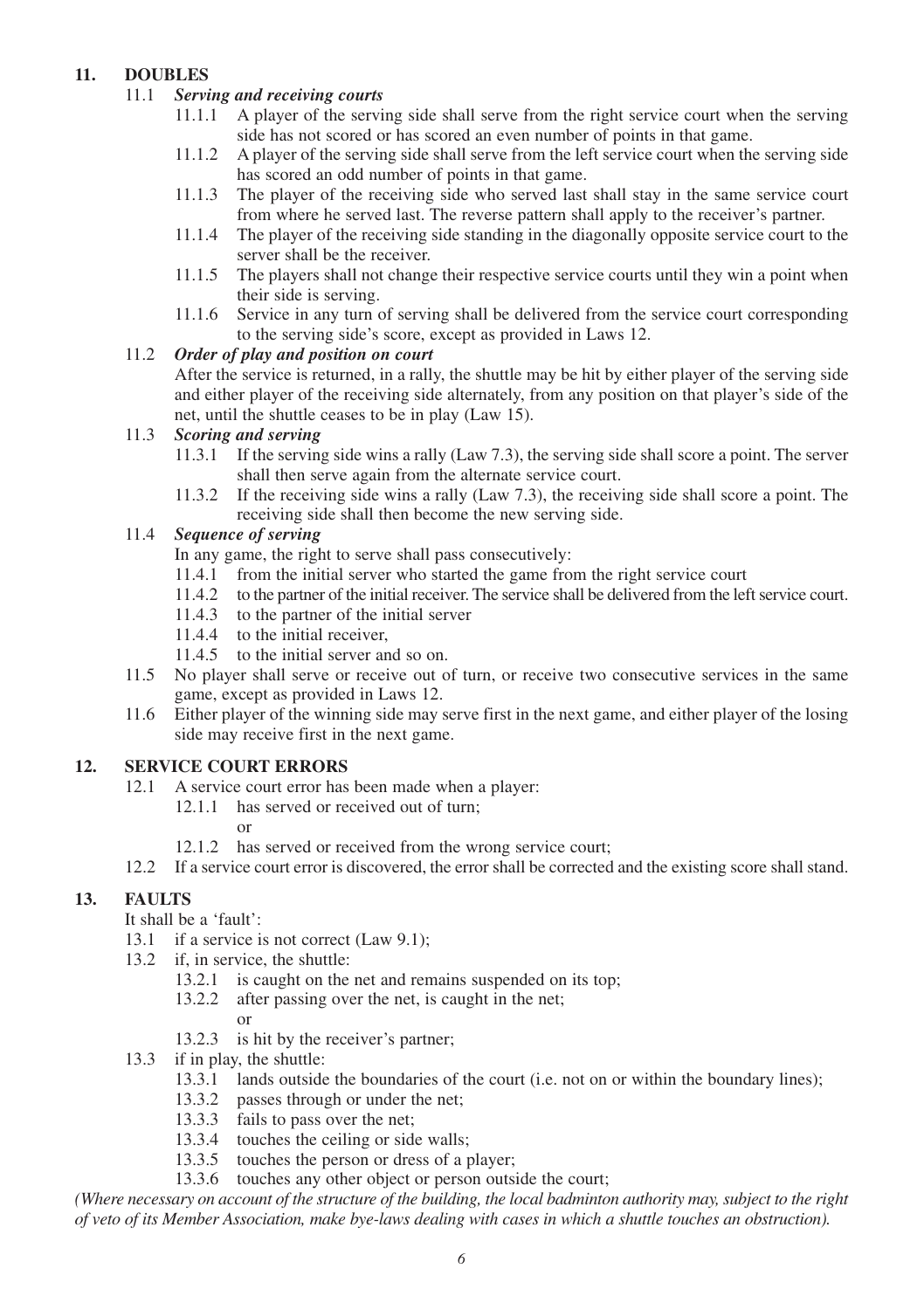- 13.3.7 is caught and held on the racket and then slung during the execution of a stroke;
- 13.3.8 is hit twice in succession by the same player. However, a shuttle hitting the head and the stringed area of the racket in one stroke shall not be a 'fault';
- 13.3.9 is hit by a player and the player's partner successively;
- 13.3.10 touches a player's racket and does not travel towards the opponent's court;
- 13.4 if, in play, a player:

or

- 13.4.1 touches the net or its supports with racket, person or dress;
- 13.4.2 invades an opponent's court over the net with racket or person except that the striker may follow the shuttle over the net with the racket in the course of a stroke after the initial point of contact with the shuttle is on the striker's side of the net;
- 13.4.3 invades an opponent's court under the net with racket or person such that an opponent is obstructed or distracted;
- or
- 13.4.4 obstructs an opponent, i.e. prevents an opponent from making a legal stroke where the shuttle is followed over the net;
- 13.4.5 deliberately distracts an opponent by any action such as shouting or making gestures;
- 13.5 if a player is guilty of flagrant, repeated or persistent offences under Law 16;

#### **14. LETS**

- 14.1 'Let' shall be called by the umpire, or by a player (if there is no umpire), to halt play.
- 14.2 It shall be a 'let", if:
	- 14.2.1 the server serves before the receiver is ready (Law 9.5);
	- 14.2.2 during service, the receiver and the server are both faulted;
	- 14.2.3 after the service is returned, the shuttle is:
		- 14.2.3.1 caught on the net and remains suspended on its top, or

14.2.3.2 after passing over the net is caught in the net;

- 14.2.4 during play, the shuttle disintegrates and the base completely separates from the rest of the shuttle;
- 14.2.5 in the opinion of the umpire, play is disrupted or a player of the opposing side is distracted by a coach;
- 14.2.6 a line judge is unsighted and the umpire is unable to make a decision; or
- 14.2.7 any unforeseen or accidental situation has occurred.
- 14.3 When a 'let' occurs, play since the last service shall not count and the player who served last shall serve again.

# **15. SHUTTLE NOT IN PLAY**

A shuttle is not in play when:

- 15.1 it strikes the net or post and starts to fall towards the surface of the court on the striker's side of the net;
- 15.2 it hits the surface of the court; or
- 15.3 a 'fault' or a 'let' has occurred.

# **16. CONTINUOUS PLAY, MISCONDUCT & PENALTIES**

- 16.1 Play shall be continuous from the first service until the match is concluded, except as allowed in Laws 16.2 and 16.3.
- 16.2 *Intervals:*
	- 16.2.1 not exceeding 60 seconds during each game when the leading score reaches 11 points; and
	- 16.2.1 not exceeding 120 seconds between the first and second game, and between the second and third game shall be allowed in all matches.

*(For a televised match, the Referee may decide before the match that intervals as in Law 16.2 are mandatory and of fixed duration).*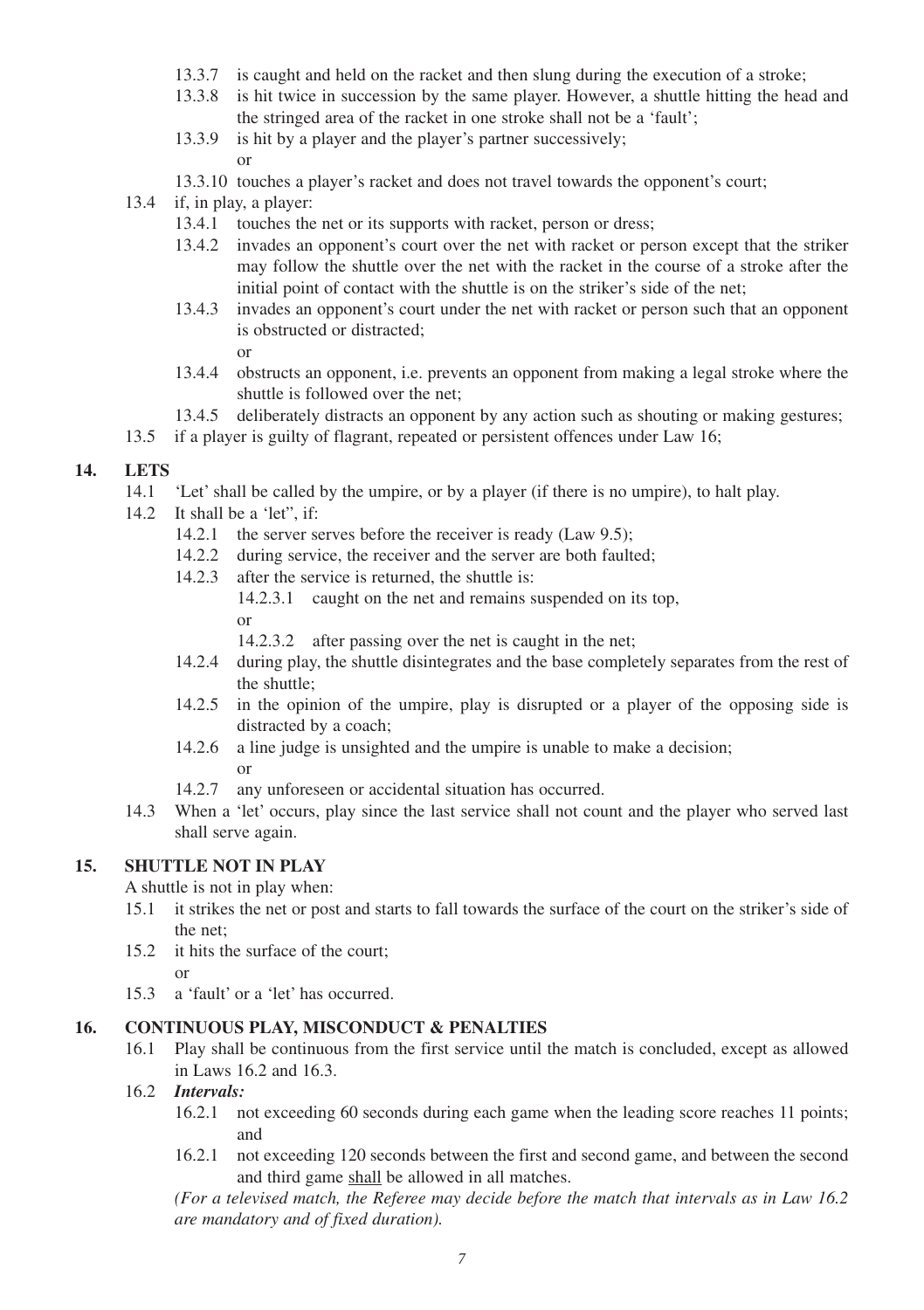### 16.3 *Suspension of play*

- 16.3.1 When necessitated by circumstances not within the control of the players, the umpire may suspend play for such a period as the umpire may consider necessary.
- 16.3.2 Under special circumstances the Referee may instruct the umpire to suspend play.
- 16.3.3 If play is suspended, the existing score shall stand and play shall be resumed from that point.

# 16.4 *Delay in play*

- 16.4.1 Under no circumstances shall play be delayed to enable a player to recover strength or wind or to receive advice.
- 16.4.2 The umpire shall be the sole judge of any delay in play.

#### 16.5 *Advice and leaving the court*

- 16.5.1 Only when the shuttle is not in play (Law 15), shall a player be permitted to receive advice during a match.
- 16.5.2 No player shall leave the court during a match without the umpire's permission, except during the intervals as described in Law 16.2.

# 16.6 *A player shall not:*

- 16.6.1 deliberately cause delay in, or suspension of, play;
- 16.6.2 deliberately modify or damage the shuttle in order to change its speed or its flight;
- 16.6.3 behave in an offensive manner; or
- 16.6.4 be guilty of misconduct not otherwise covered by the Laws of Badminton.

### 16.7 *Administration of breach*

- 16.7.1 The umpire shall administer any breach of Law 16.4, 16.5 or 16.6 by:
	- 16.7.1.1 issuing a warning to the offending side;
	- 16.7.1.2 faulting the offending side, if previously warned. Two such faults by a side shall be considered to be a persistent offence; or
- 16.7.2 in cases of flagrant offence, persistent offences or breach of Law 16.2, the umpire shall fault the offending side and report the offending side immediately to the Referee, who shall have the power to disqualify the offending side from the match.

# **17. OFFICIALS AND APPEALS**

- 17.1 The Referee shall be in overall charge of the tournament or event of which a match forms part.
- 17.2 The umpire, where appointed, shall be in charge of the match, the court and its immediate surrounds. The umpire shall report to the Referee.
- 17.3 The service judge shall call service faults made by the server should they occur (Law 9.1).
- 17.4 A line judge shall indicate whether a shuttle landed 'in' or 'out' on the line(s) assigned.
- 17.5 An official's decision shall be final on all points of fact for which that official is responsible except that if, in the opinion of the umpire, it is beyond reasonable doubt that a line judge has clearly made a wrong call, the umpire shall overrule the decision of the line judge.
- 17.6 An umpire shall:
	- 17.6.1 uphold and enforce the Laws of Badminton and, especially, call a 'fault' or a 'let' should either occur;
	- 17.6.2 give a decision on any appeal regarding a point of dispute, if made before the next service is delivered;
	- 17.6.3 ensure players and spectators are kept informed of the progress of the match;
	- 17.6.4 appoint or replace line judges or a service judge in consultation with the Referee;
	- 17.6.5 where another court official is not appointed, arrange for that official's duties to be carried out;
	- 17.6.6 where an appointed official is unsighted, carry out that official's duties or play a 'let';
	- 17.6.7 record and report to the Referee all matters relating to Law 16; and
	- 17.6.8 refer to the Referee all unsatisfied appeals on questions of law only. (Such appeals must be made before the next service is delivered or, if at the end of the match, before the side that appeals has left the court).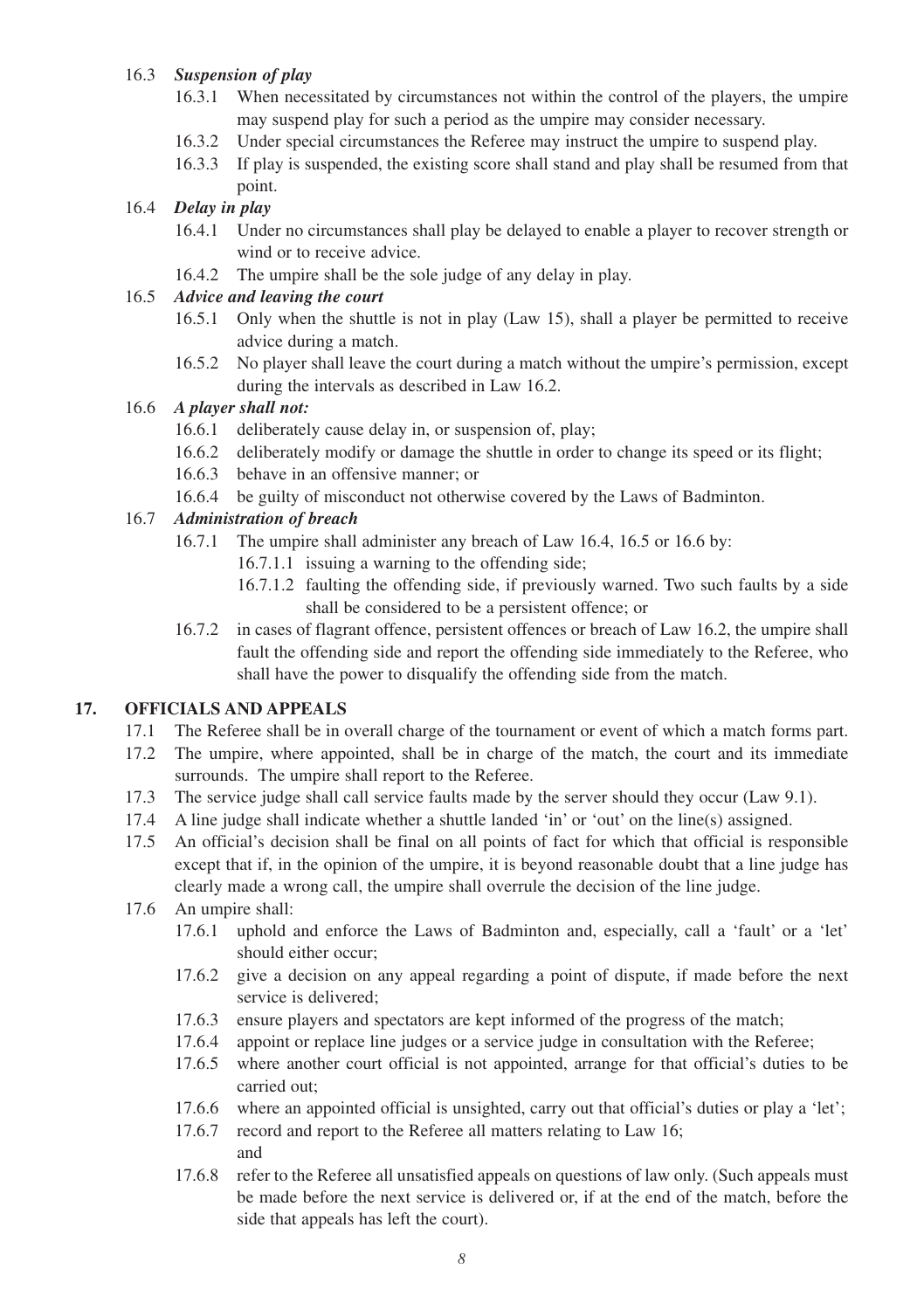# **Appendix 1**

# **VARIATIONS IN COURT AND EQUIPMENT**

- 1. Where it is not practicable to have posts on the sidelines, some method shall be used to indicate the position of the sidelines where they pass under the net, e.g. by the use of thin posts or strips of material 40 mm wide, fixed to the side lines and rising vertically to the net cord.
- 2. A court may be marked out for singles only as shown in Diagram E. The back boundary lines become also the long service lines and the posts or the strips of material representing them shall be placed on the side lines.
- 3. The top of the net from the surface of the court shall be 1.524 metres at the centre of the court and 1.55 metres over the side lines.



# **DIAGRAM E**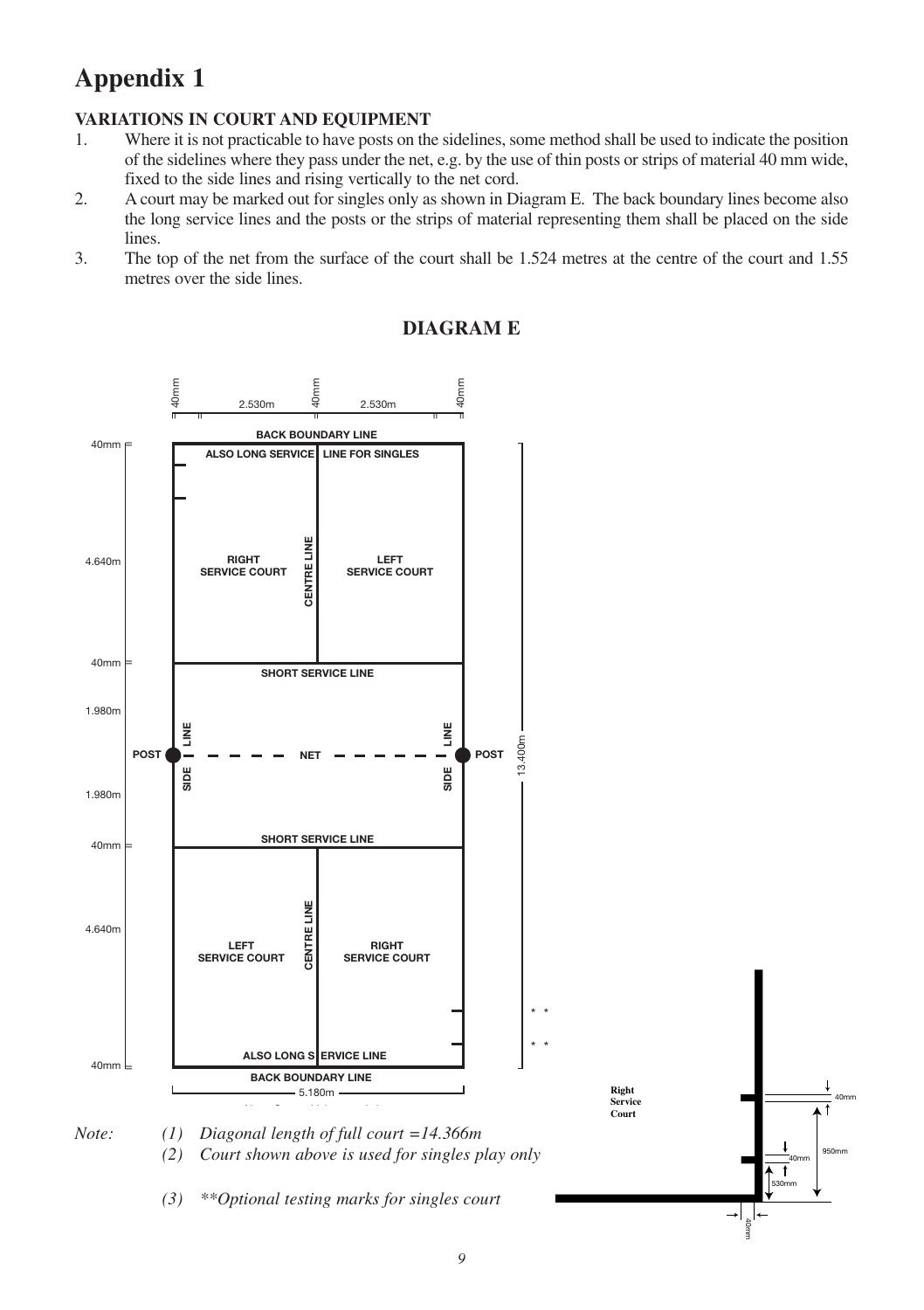# **Appendix 2**

# **HANDICAP MATCHES**

In handicap matches, the following variations in the Laws apply:

- 1. No variation shall be permitted in the number of points required to win a game.
- 2. Law 8.1.3 shall be amended to read:

'in the third game, and in a match of one game, when one side has scored half the total number of points required to win the game (the next higher number being taken in case of fractions)'.

# **Appendix 3**

# **OTHER SCORING SYSTEM**

It is permissible to play by prior arrangement, either.

- 1. one game of 21 points, or
- 2. the best of 3 games of 15 points in case of doubles and men's singles and 11 points in case of women's singles

# **In case of 1 above, the following variation shall apply to the Laws of Badminton:**

# **8. CHANGE OF ENDS**

8.1 In a one game match, players shall change ends when a side first scores 11 points.

# **In case of 2 above, the following variation shall apply to the Laws of Badminton:**

# **7. SCORING SYSTEM**

- 7.1 A match shall consist of the best of three games, unless otherwise arranged.
- 7.2 In doubles and men's singles a game shall be won by the side which first scores 15 points, except as provided in Law 7.5.
- 7.3 In women's singles a game shall be won by the side which first scores 11 points, except as provided in Law 7.5.
- 7.4 Only the serving side on winning a rally shall add a point to its score (Law 10.3 or 11.3). A side shall win a rally, if the opposing side commits a 'fault' or the shuttle ceases to be in play because it touches the surface of the court inside the opponent's court.
- 7.5 If the score becomes 14-all (10-all in women's singles), the side which first scored 14 (10 in women's singles) points shall exercise the choice in either Law 7.5.1 or 7.5.2:
	- 7.5.1 to continue the game to 15 (11) points, i.e. not to 'set' the game; or
	- 7.5.2 to 'set' the game to 17 (13) points.
- 7.6 The side winning a game shall serve first in the next game.

# **8. CHANGE OF ENDS**

# **8.1 Players shall change ends:**

- 8.1.1 at the end of the first game;
- 8.1.2 at the end of the second game, if there is to be a third game; and
- 8.1.3 in the third game when a side first scores:
	- 8.1.3.1 6 points in a game of 11 points; or
	- 8.1.3.2 8 points in a game of 15 points.
- 8.2 If the ends are not changed as indicated in Law 8.1, it shall be done so as soon as the mistake is discovered and when the shuttle is not in play. The existing score shall stand.

# **10. SINGLES**

# **10.1 Serving and receiving courts**

- 10.1.1 The players shall serve from, and receive in, their respective right service courts when the server has not scored or has scored an even number of points in that game.
- 10.1.2 The players shall serve from, and receive in, their respective left service courts when the server has scored an odd number of points in that game.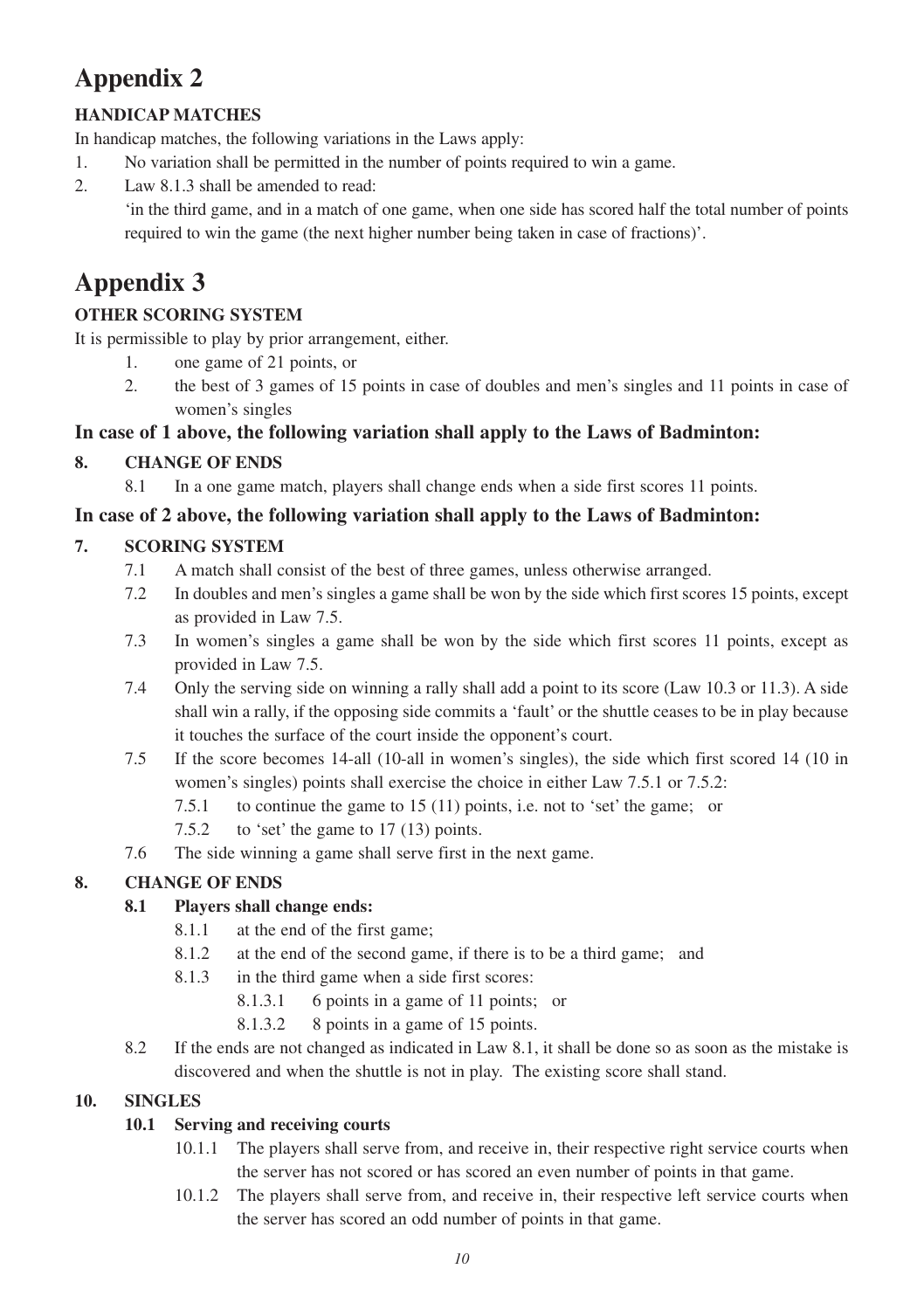#### **10.2 Order of play and position on court**

In a rally, the shuttle may be hit by the server and the receiver alternately, from any position on that player's side of the net, until the shuttle ceases to be in play (Law 15).

#### **10.3 Scoring and serving**

- 10.3.1 If the server wins a rally (Law 7.4), the server shall score a point. The server shall then serve again from the alternate service court.
- 10.3.2 If the receiver wins a rally (Law 7.4), the server shall lose the right to continue serving and the receiver shall then become the server, with no point scored by either player.

### **11. DOUBLES**

# **11.1 Serving and receiving courts**

- $11.1.1$  At the start of a game, and each time a side gains the right to serve, the service shall be delivered from the right service court
- 11.1.2 The player who serves or receives at the start of any game shall serve from, or receive in, the right service court when that player's side has not scored or has scored an even number of points in that game.
- 11.1.3 The player who serves or receives at the start of any game shall serve from, or receive in, the left service court when that player's side has scored an odd number of points in that game.
- 11.1.4 The reverse pattern shall apply to the partners.
- 11.1.5 The player of the receiving side standing in the diagonally opposite service court to the server shall be the receiver..
- 11.1.6 Service in any turn of serving shall be delivered from alternate service courts, except as provided in Laws 12 and 14.

#### **11.2 Order of play and position on court**

After the service is returned, in a rally, the shuttle may be hit by either player of the serving side and either player of the receiving side alternately, from any position on that player's side of the net, until the shuttle ceases to be in play (Law 15).

#### **11.3 Scoring and serving**

- 11.3.1 If the serving side wins a rally (Law 7.4), the serving side shall score a point. The server shall then serve again.
- 11.3.2 If the receiving side wins a rally (Law 7.4), the server shall lose the right to continue serving, with no point scored by either side.

#### **11.4 Sequence of serving**

- In any game, the right to serve shall pass consecutively:
- 11.4.1 from the initial server,
- 11.4.2 to the initial receiver,
- 11.4.3 to the partner of the initial receiver,
- 11.4.4 to the player of the initial serving side who is standing in the right service court (Law 11.1.2),
- 11.4.5 to the partner of the player stated in 11.4.4 and so on.
- **11.5** No player shall serve or receive out of turn, or receive two consecutive services in the same game, except as provided in Laws 12 and 14.
- **11.6** Either player of the winning side may serve first in the next game, and either player of the losing side may receive first in the next game.

#### **12. SERVICE COURT ERRORS**

- 12.1 A service court error has been made when a player:
	- 12.1.1 has served or received out of turn; or
	- 12.1.2 has served or received from the wrong service court;
- 12.2 If a service court error is discovered before the next service is delivered:
	- 12.2.1 if one side made the error and won the rally, it shall be a 'let';
	- 12.2.2 if one side made the error and lost the rally, the error shall not be corrected;
	- 12.2.3 if both sides made an error, it shall be a 'let'.
- 12.3 If there is a 'let' because of a service court error, the rally shall be replayed with the error corrected.
- 12.4 If a service court error is discovered after the next service has been delivered, the error shall not be corrected and the play in that game shall proceed without changing the players' new service courts (nor, when relevant, the new order of serving).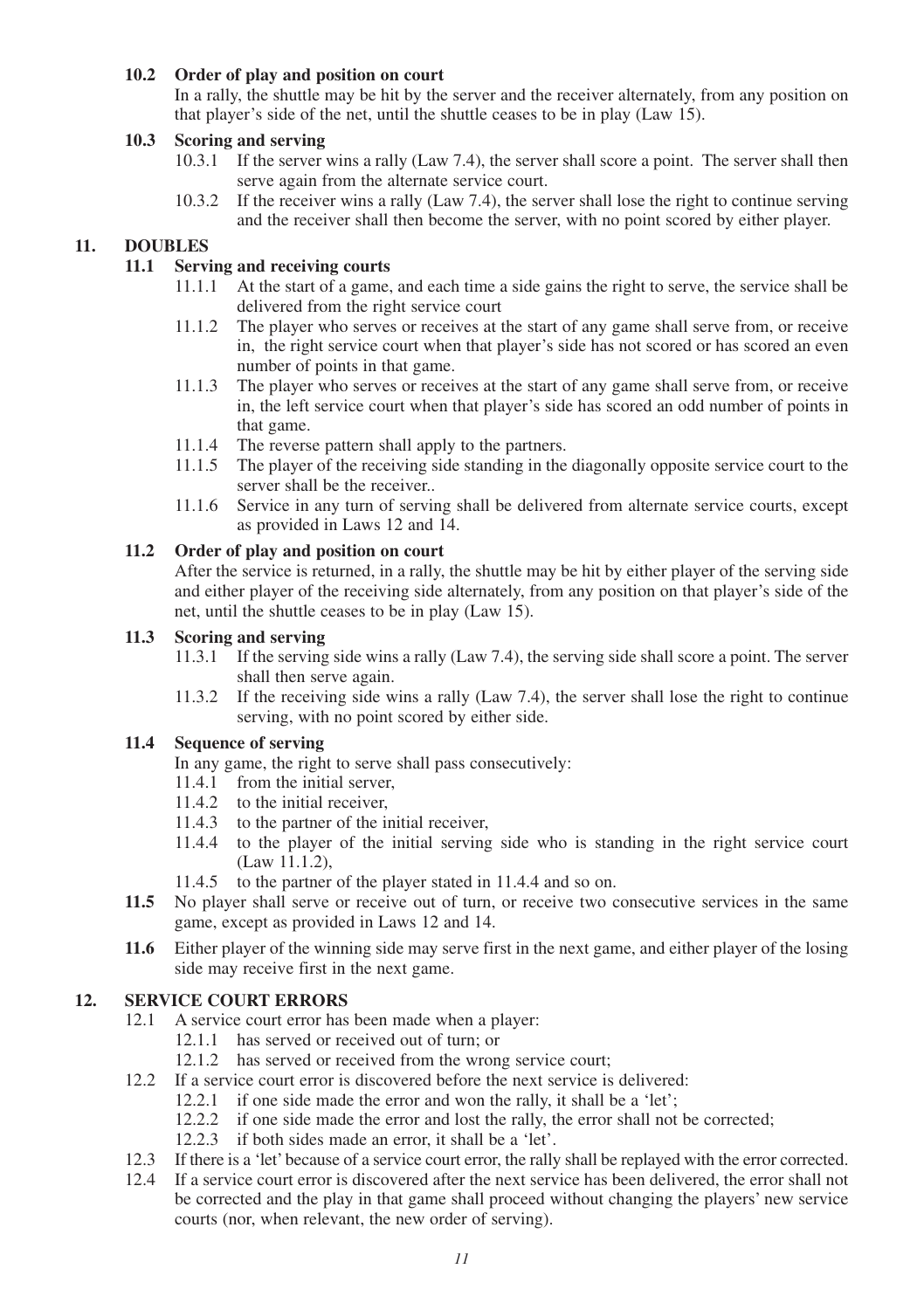#### **16. CONTINUOUS PLAY, MISCONDUCT & PENALTIES**

#### **16.2 Intervals:**

16.2.1 not exceeding 90 seconds between the first and second game; and 16.2.2 not exceeding 5 minutes between the second and third game shall be allowed in all matches.

# **APPENDIX 4**

#### **VOCABULARY**

This Appendix lists the standard vocabulary that shall be used by the umpire to control a match.

#### **1. Announcements and Introductions**

- 1.1 'Ladies and Gentlemen:
	- 1.1.1 on my right, ...... (player name), ...... (country name), and on my left, ...... (player name), ...... (country name); or
	- 1.1.2 on my right, ...... (player names), ...... (country name), and on my left ….. (player names), ...... (country name)
	- 1.1.3 on my right, ….. (country / team name), represented by ….. (player name), and on my left, ….. (country/team name), represented by ….. (player name); or
	- 1.1.4 on my right, ….. (country / team name), represented by ….. (player names), and on my left, ….. (country / team name), represented by ….. (player names)
	- 1.2.1 ....... (player name) to serve; or
	- 1.2.2 ...... (country/team name) to serve;
	- 1.3.1 ...... (player name) to serve to ...... (player name);
	- 1.3.2 ...... (player name) to ...... (player name);'

To be used in the order shown in the table below, as appropriate:

| Event      | <b>Singles</b> | <b>Doubles</b>      |
|------------|----------------|---------------------|
| Individual | 1.1.1, 1.2.1   | 1.1.2, 1.3.1        |
| Team       | 1.1.3. 1.2.2   | 1.1.4, 1.2.2, 1.3.2 |

#### **2. Start of match and calling the score**

- 2.1 'Love all; play.'
- 2.2 'Service over'
- 2.3 'Interval'
- 2.4 'Court ... ' (number) '20 seconds'
- 2.5 '... game point ... ' e.g. '20 game point 6', or '29 game point 28'
- 2.6 '... match point ... ' e.g. '20 match point 8', or '29 match point 28'
- 2.7 '... game point all' e.g. '29 game point all'
- 2.8 'First game won by ...... ' (in team event, use name of country / team) ' ... ' (score)
- 2.9 'Second game'
- 2.10 '… match point all' e.g. '29 match point all'
- 2.11 'Second game won by ...... ' (in team event, use name of country / team) ' ... ' (score)
- 2.12 'One game all'
- 2.13 'Final Game'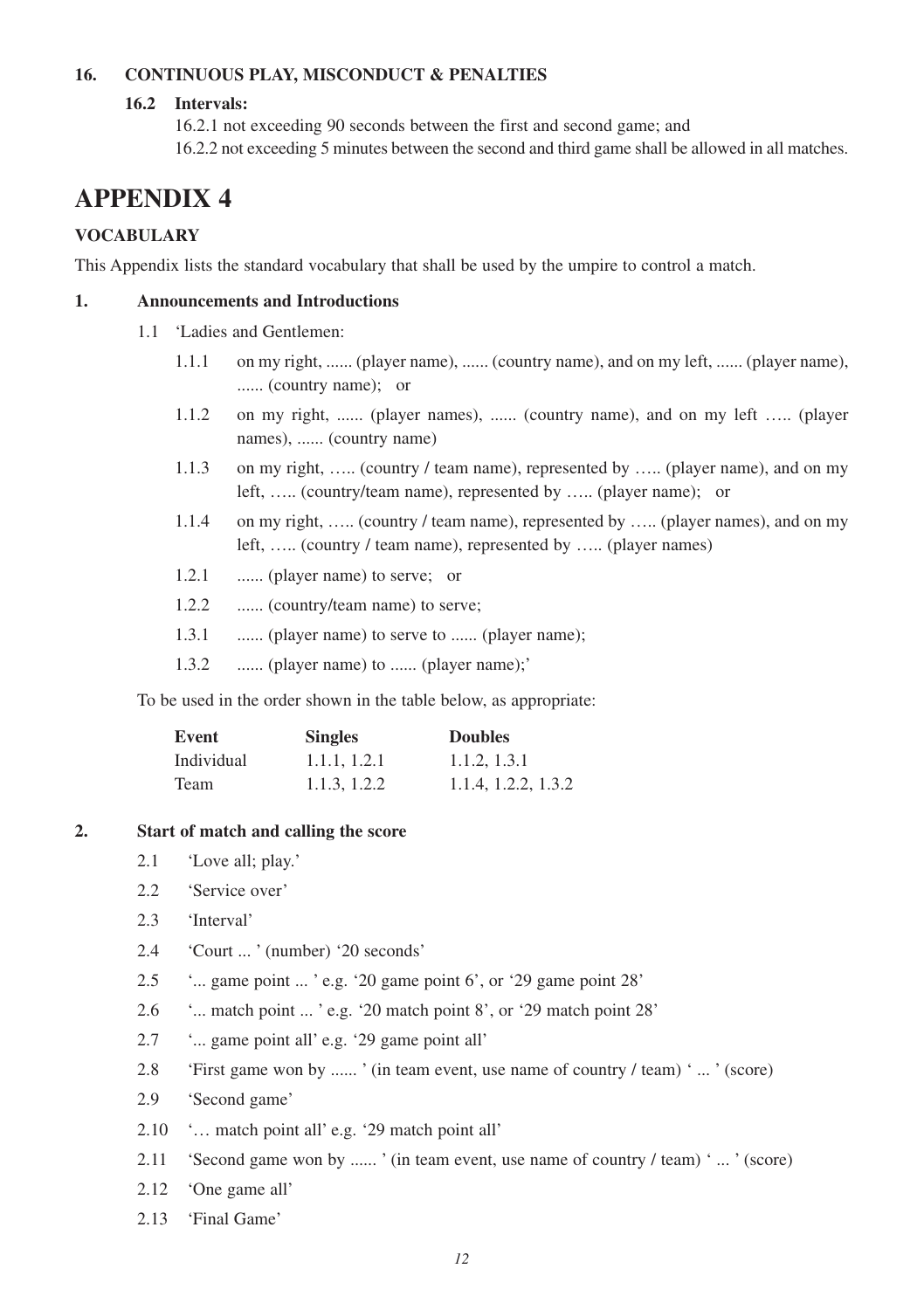#### **3. General Communication**

- 3.1 'Choose your end'<br>3.2 'Are you ready?'
- 3.2 'Are you ready?'<br>3.3 'You missed the s
- 3.3 'You missed the shuttle during service'
- 3.4 **'Receiver not ready'**<br>3.5 **'You attempted the r**
- 3.5 'You attempted the return of service'<br>3.6 'You must not influence the line judg
- 3.6 'You must not influence the line judge'
- 3.7 'Come here'<br>3.8 'Is the shuttle
- 3.8 'Is the shuttle OK?'<br>3.9 'Test the shuttle'
- 'Test the shuttle'
- 3.10 'Change the shuttle'<br>3.11 'Do not change the s
- 3.11 'Do not change the shuttle'
- 3.12 'Play a let'
- 3.13 'Change ends'
- 3.14 'You did not change the ends'<br>3.15 'You served from the wrong s
- 3.15 'You served from the wrong service court'
- 3.16 'You served out of turn'
- 3.17 'You received out of turn'
- 3.18 'You must not interfere with the shuttle'
- 3.19 'The shuttle touched you'
- 3.20 You touched the net'<br>3.21 You are standing in t
- 3.21 'You are standing in the wrong service court'
- 3.22 'You distracted your opponent'<br>3.23 'Your coach distracted your opp
- 3.23 'Your coach distracted your opponent'
- 3.24 'You hit the shuttle twice'<br>3.25 'You slung the shuttle'
- 3.25 'You slung the shuttle'
- 3.26 'You invaded your opponent's court'
- 3.27 'You obstructed your opponent'
- 3.28 'Are you retiring?'
- 3.29 'Fault receiver'
- 3.30 'Service fault called'
- 3.31 'Service delayed, play must be continuous'
- 3.32 'Play is suspended'<br>3.33 '...... ' (name of play
- <sup>4</sup> ...... ' (name of player) 'warning for misconduct'
- 3.34 ' ...... ' (name of player) 'fault for misconduct'
- 3.35 'Fault'
- 3.36 'Out'
- 3.37 'Line judge signal'
- 3.38 'Service judge signal'
- 3. 39 'Correction IN'
- 3.40 'Correction OUT'
- 3.41 'Wipe the court'

#### 4. **End of Match**

- 4.1 'Match won by ...... ' (name of player/team) '...' (scores)
- 4.2 '...... ' (name of player/team) 'retired'
- 4.3 '...... ' (name of player/team) 'disqualified'

#### **5. Scoring**

|  | $0 - \text{Love}$ |  | $8 -$ Eight       |  | 16 – Sixteen      |  | 24 – Twenty four   |
|--|-------------------|--|-------------------|--|-------------------|--|--------------------|
|  | $1 -$ One         |  | $9 - Nine$        |  | 17 - Seventeen    |  | $25$ – Twenty five |
|  | $2 - Two$         |  | $10 - \text{Ten}$ |  | 18 - Eighteen     |  | $26$ – Twenty six  |
|  | $3 -$ Three       |  | $11 -$ Eleven     |  | 19 - Nineteen     |  | 27 - Twenty seven  |
|  | $4 - Four$        |  | $12 -$ Twelve     |  | $20 -$ Twenty     |  | 28 – Twenty eight  |
|  | $5 -$ Five        |  | 13 - Thirteen     |  | $21 -$ Twenty one |  | $29 -$ Twenty nine |
|  | $6 - Six$         |  | 14 – Fourteen     |  | $22 -$ Twenty two |  | $30 -$ Thirty      |
|  | 7 – Seven         |  | 15 – Fifteen      |  | 23 – Twenty three |  |                    |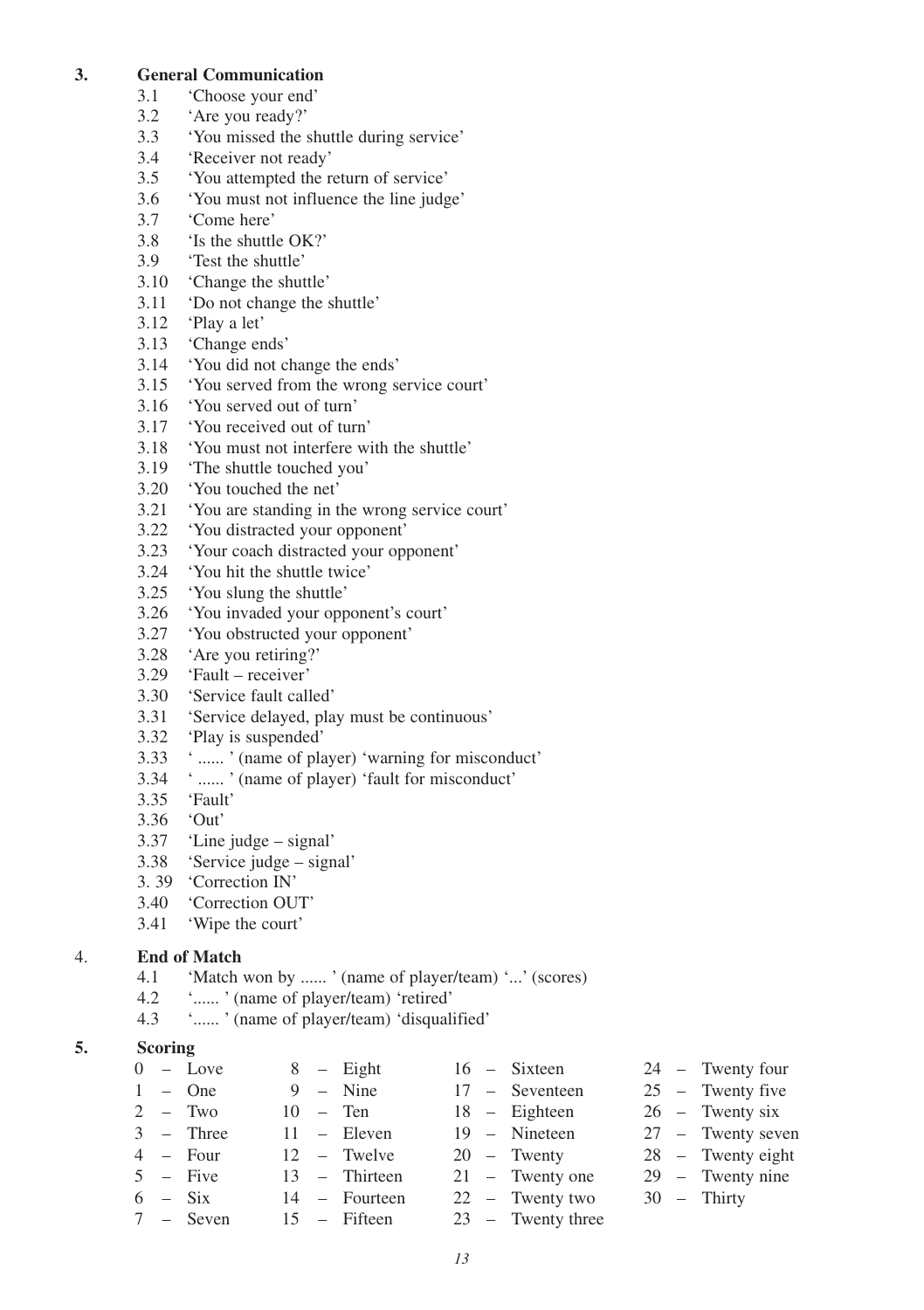# **APPENDIX 5**

(as from 1 August 2004)

# **BADMINTON FOR DISABLED PEOPLE**

The following amended Laws of badminton are applicable to various categories of disabled people as listed.

# *IBAD\* CLASSIFICATIONS*

The system is a functional classification system for all physical disabilities. The minimum disabilities described hereafter may be increased, but not decreased without the approval of the IBAD Annual General Meeting. Any such changes are not official unless printed as an update to the IBAD manual. Further details can be obtained from IBAD (see "Members" section for contact details).

# **WHEELCHAIR CLASS 1 – BMW 1**

**Tetraplegic** player with lesion above C8 minimal motor losses maybe seen in the playing hand, but these losses are not significant. Slight changes of trunk position are secured by the free hand holding, pushing or propping the wheelchair or thigh. Lower part of the trunk keeps in contact with the back of the seat. Backward movements of the arm are reduced because of missing trunk rotation. Deliberate movements of the wheelchair are mostly disadvantageous.

**CPs**:

Severe diplegia. Minimal limitations in control of upper extremities. Moderate trunk balance disorders. Severe Spasticity in lower extremities (Spasticity grade scale for muscle tone: 4).

# **WHEELCHAIR CLASS 2 – BMW 2**

**Paraplegic Players** with the lesion above T12. Slight changes of trunk position are secured by the free hand holding, pushing or propping the wheelchair or thigh. Lower part of the trunk keeps in contact with the back of the seat. Backward movements of the arm are reduced because of missing trunk rotation. Deliberate movements of the wheelchair are mostly disadvantageous.

#### **CPs**:

Moderate diplegia. Moderate disorders in trunk balance. Moderate spasticity in lower extremities (Spasticity grade scale for muscle tone: 3).

# **WHEELCHAIR CLASS 3 – BMW 3**

**Paraplegic Players** with the lesion L1 and below.

Minimal disability is lost of muscular power at least 20 points in one or both lower limbs.

Sitting upright, normal arm and trunk movements can be seen. Trunk movements to increase reach are only possible by using free arm to prop, hold or push at wheelchair or thigh. Deliberate movements of the wheelchair are possible. When starting with one hand forward trunk can not lean forward optimally. Lateral movements are not possible without assistance from the free arm.

**CPs**:

Slight diplegia. Minimal trunk balance problems. Slight spasticity in lower extremities. Cannot play standing.

# **STANDING BELOW WAIST CLASS 1 – BMSTL 1**

**Very severe impairments of legs** (poor static and dynamic balance)

1. severe polio of both legs

- 2. single AK plus single BK (below knee amputation)
- 3. incomplete spinal cord injury of comparable profile
- 4. severe diplegia
- 5. severe hemiplegia with playing arm included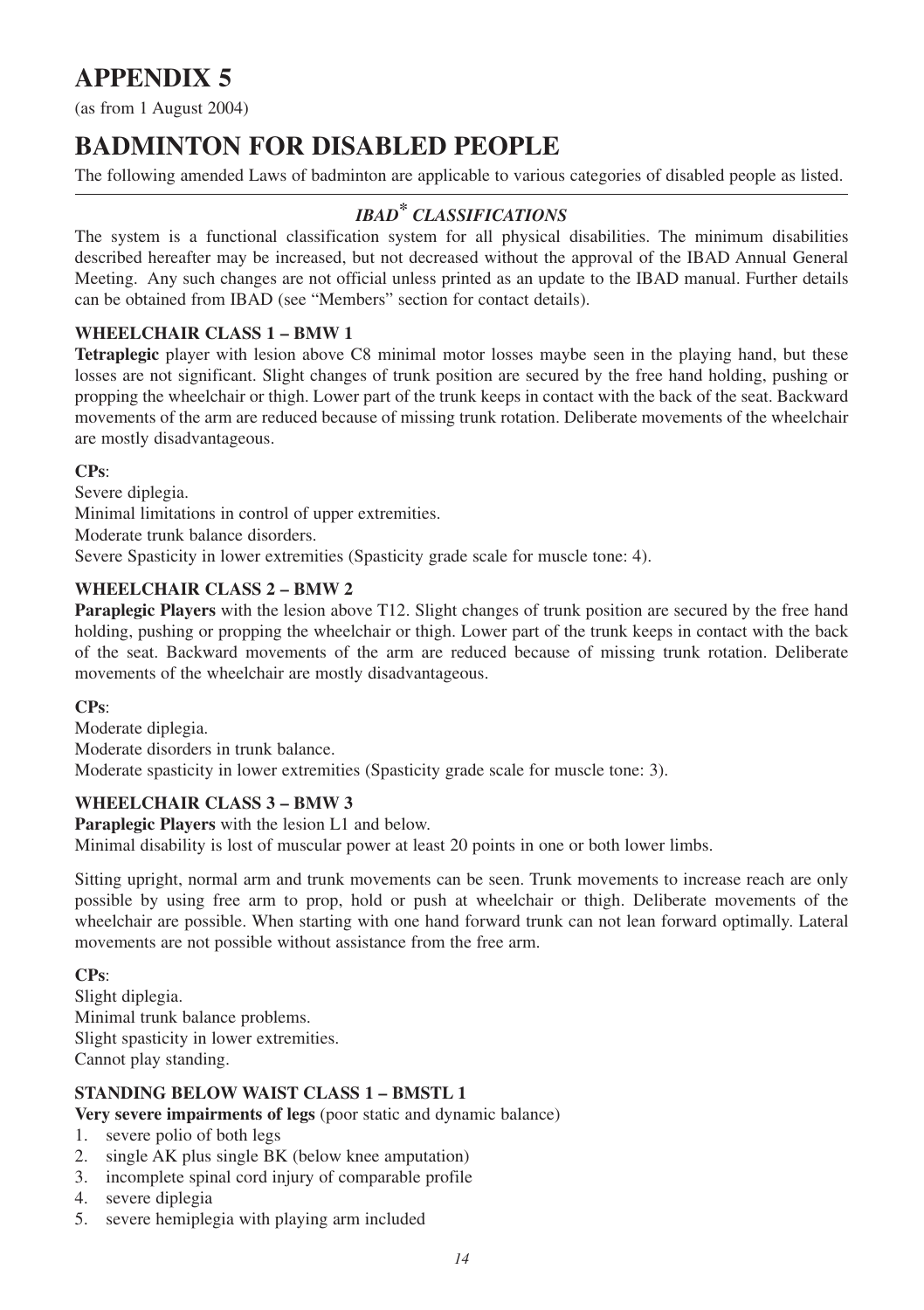# **STANDING BELOW WAIST CLASS 2 – BMSTL 2**

The player is standing and has a reduction of muscular power of at least 20 points in one or both lower limbs or equivalent disability.

### **Profile - Moderate impairments of the legs**

- 1. one non-functional leg
- 2. polio on one leg
- 3. single AK
- 4. stiff hip and stiff knee (together)
- 5. hip luxation with visible shortening
- 6. two moderate legs
- 7. polio
- 8. double BK
- 9. incomplete Spinal Cord Injury (SCI), spina bifida level S1

# **STANDING BELOW WAIST CLASS 3 – BMSTL 3**

The player is standing and has a reduction of muscular power of 10 to 19 points in one or both lower limbs or equivalent disability.

# **Very mild impairments in legs**

single stiff ankle amputation of forefoot through all metatarsals (minimal 1/3 of foot) hip subluxation Restriction movement of one hip or knee or ankle Polio: loss of at least 10 points in muscles strength in one or both lower extremity

# **STANDING ABOVE WAIST CLASS 1 – BMSTU 4**

#### **Severe impairments of non-playing arm Minimal disability: loss of 50 points**

**or**

Single AE (Above or through elbow joint amputation) Brachial plexus lesion with paralysis of the whole arm Shortening of the arm through the elbow without a functional hand. And comparable disabilities

**The playing arm** has a considerable loss of speed during maximal swing action; caused by loss of muscle strength, range of movement or co-ordination problems. The loss of speed must be in the hitting direction.

- Muscle strength is not more than grade 4 on the MRC scale in the hitting direction (forehand or backhand) of one of the participating joints
- The range of movement's loss of 30-50% for ante-flexion of the shoulder, extension of the elbow, pronation of the forearm.
- In co-ordination as in spastic monoplegia and athethosis a slight degree.
- And comparable disabilities.

# **STANDING ABOVE WAIST CLASS 2 – BMSTU 5**

**Minimal disability: loss of 30 points**

# **or Severe to moderate impairment of NON-PLAYING ARM**

single BE (below elbow but through or above wrist joint) brachial plexus lesion with some residual functions dysmelia or similar disabilities comparable with single BE

# **THE PLAYING ARM**

# **Very mild impairment of playing arm**

finger amputation/dysmelia with functional grip

stiff wrist with functional grip

weakness of the hand or joints of the arm Comparable impairment profile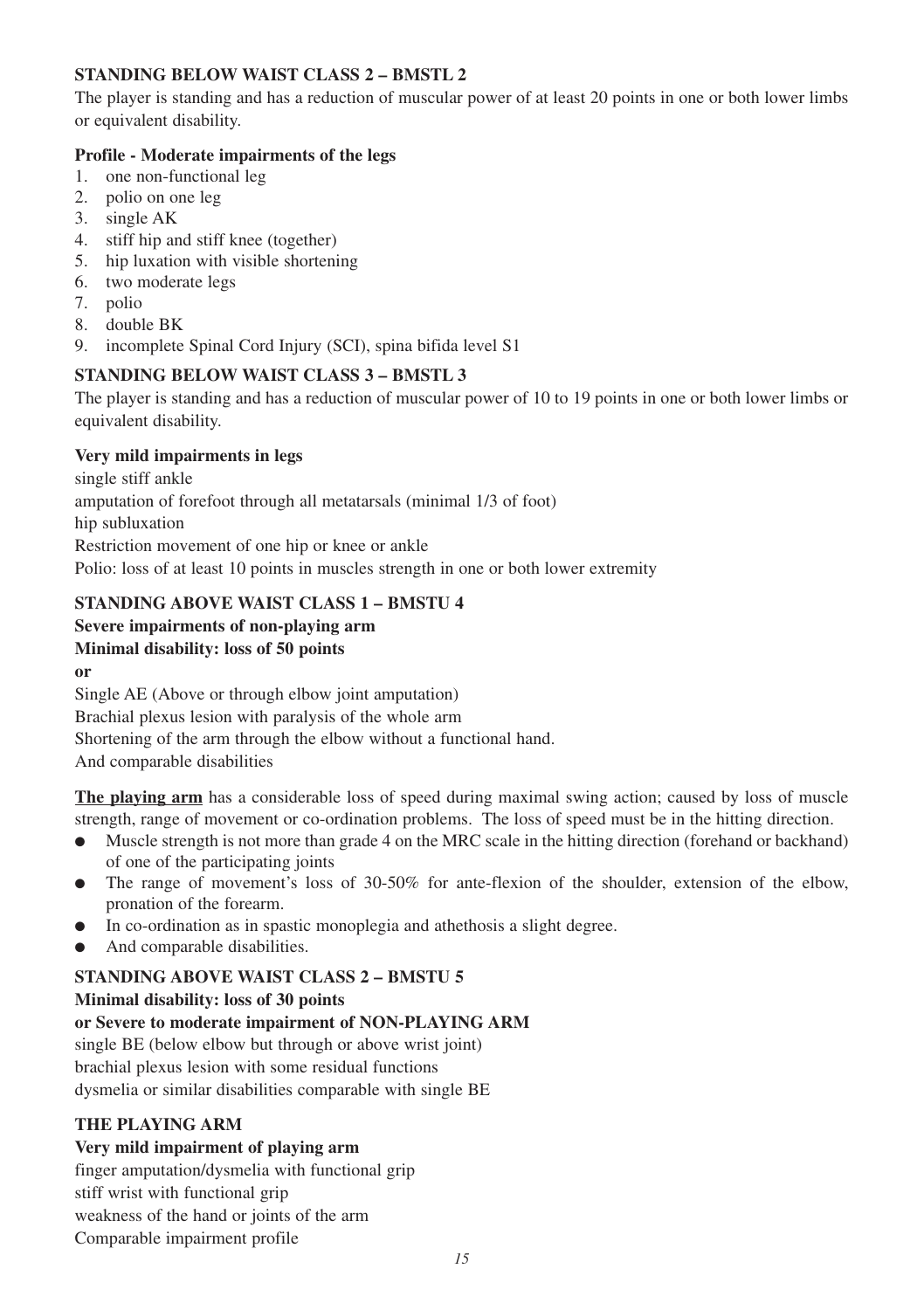#### **LES AUTRES (OTHER LOCOMOTOR DISABILITIES) BASED**

The handicap must be permanent (Stationary or Progressive).

#### **BACK AND TORSO**

Severely reduced mobility of a permanent nature and / or as in scoliosis measuring over 60 degrees curve as measured by the Cobb method.  $X - Ray$  proof is necessary.

#### **DWARFS**

The maximum height for a dwarf to meet minimum disability is 142 centimeters for male and 136 centimeters for female. The athlete must exhibit other disabilities besides being of small stature therefore excluding a pituitary dwarf.

#### **NOTES**

- 1. Competitors with progressive locomotive disabilities e.g. Multiple Sclerosis, must be classified at the start of each sanctioned competition.
- 2. Example of conditions not eligible: persons with severely reduced mental capacity. Further persons with heart, chest, abdominal, skin, ear and eye diseases without locomotor disability.

#### **COMPETING IN A CLASS WITH LESSER DISABILITY**

When an athlete chooses to compete in a class with less disabled athletes he/she must stay in the same class for that particular competition.

# **BADMINTON FOR DISABLED PEOPLE: AMENDMENTS TO LAWS OF BADMINTON**

#### **1. COURT AND COURT EQUIPMENT**

- 1.1 The court shall be a rectangle laid out with lines 40mm wide as in Diagram A in the Laws of badminton. The following courts shall be used for the disabled:
	- 1.1.1 Wheelchair badminton: the courts for singles and doubles shall be as shown in Diagrams F, G, H and I, respectively.
	- 1.1.2 Standing badminton (below waist classes 1 and 2): the court for singles shall be as shown in Diagram J.
- 1.4 The posts shall be the following heights from the surface of the court and shall remain vertical when the net is strained as provided in Law 1.10:
	- 1.4.1 Wheelchair badminton: 1.40 metres.
	- 1.4.2 Standing badminton: 1.55 metres.
- 1.10 The top of the net from the surface of the court shall be the following heights at the centre of the court and over the side lines for doubles, respectively:
	- 1.10.1 Wheelchair badminton: 1.372 and 1.40 metres.
	- 1.10.2 Standing badminton: 1.524 and 1.55 metres.

#### **9. SERVICE**

- 9.1 In a correct service:
	- 9.1.2 the server and receiver shall stand within diagonally opposite service courts or be within the respective service courts without touching the boundary lines of these service courts;
	- 9.1.3 [This Law applies to standing badminton, above body disability only.] in wheelchair badminton: at the start of the service the wheels of both the server and the receiver must be stationary.
	- 9.1.5 in standing badminton the whole shuttle shall be below the server's waist at the instant of being hit by the server's racket; in sitting and wheelchair badminton, the whole shuttle shall be below the server's armpit at the instant of being hit by the server's racket;
	- 9.7 In doubles for standing badminton the partners may take up any positions their respective courts which do not unsight the opposing server or receiver and in doubles for sitting and wheelchair badminton, the partners shall be in the adjoining service court.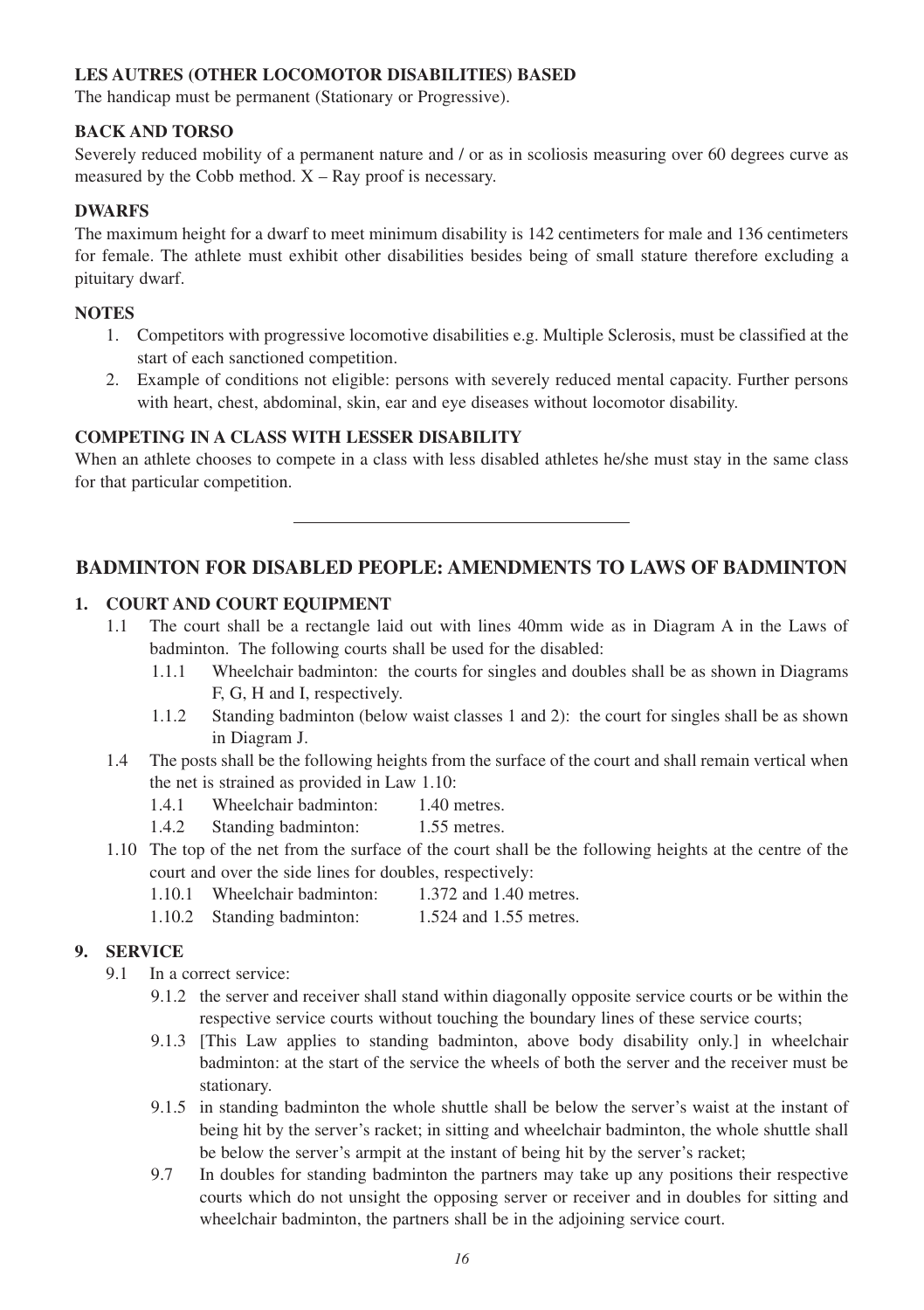# **10. SINGLES**

#### **Serving and receiving courts**

10.1.1 The players shall serve from, and receive in, their respective service courts.

#### **11. DOUBLES**

#### 11.1 **Serving and receiving courts for standing badminton**

- 11.1.1 In standing Badminton, a player of the serving side shall serve from the right service court at the start of the game or when the serving side has not scored or has scored an even number of points in that game.
- 11.1.2 In standing Badminton, a player of the serving side shall serve from the left service court when the serving side has scored an odd number of points in that game.
- 11.1.3 In standing Badminton, the reverse pattern shall apply to the partners.

#### **13. FAULTS**

13.2.5 In wheelchair badminton, the whole of the wheelchair is considered part of the player's person.

# **16. CONTINUOUS PLAY**

In wheelchair badminton:

- 16.1 Play shall be continuous from the first service until the match is concluded, except as allowed in Laws 16.2, 16.3, 16.9 and 16.10.
- 16.9 A player may be allowed to leave the court for an interval not exceeding three minutes during a match in order to catheterise. He/she shall be accompanied by an official.
- 16.10 A player may be allowed to repair a damaged wheelchair provided it is done in the quickest possible time. If the player has to leave the court, he/she shall be accompanied by an official.

#### **18. LIMITATION OF MOVEMENT**

- 18.1 In wheelchair badminton:
	- 18.1.1 At the moment a player strikes the shuttle some part of the trunk shall be in contact with the seat of the wheelchair.
	- 18.1.2 When the shuttle is in play, the feet shall remain in contact with the footrest. The feet may be fixed to the footrest.
	- 18.1.3 At no time when the shuttle is in play may any part of the feet come into contact with the floor. In particular, a player may not use the feet for braking or for support.
	- 18.1.4 Just before and at the moment that a player strikes the shuttle, the player may not touch the floor with the hands for support.
	- 18.1.5 When the shuttle is in play, a mounted footrest may not touch the floor.

#### **19. WHEELCHAIR EQUIPMENT**

- 19.1 A player's body may be fixed to the wheelchair with an elastic belt.<br>19.2 A wheelchair may be equipped with a rear supporting wheel, which
- 19.2 A wheelchair may be equipped with a rear supporting wheel, which may extend beyond the main wheels.



Court and service court for singles badminton wheelchair class 3 — BMW 3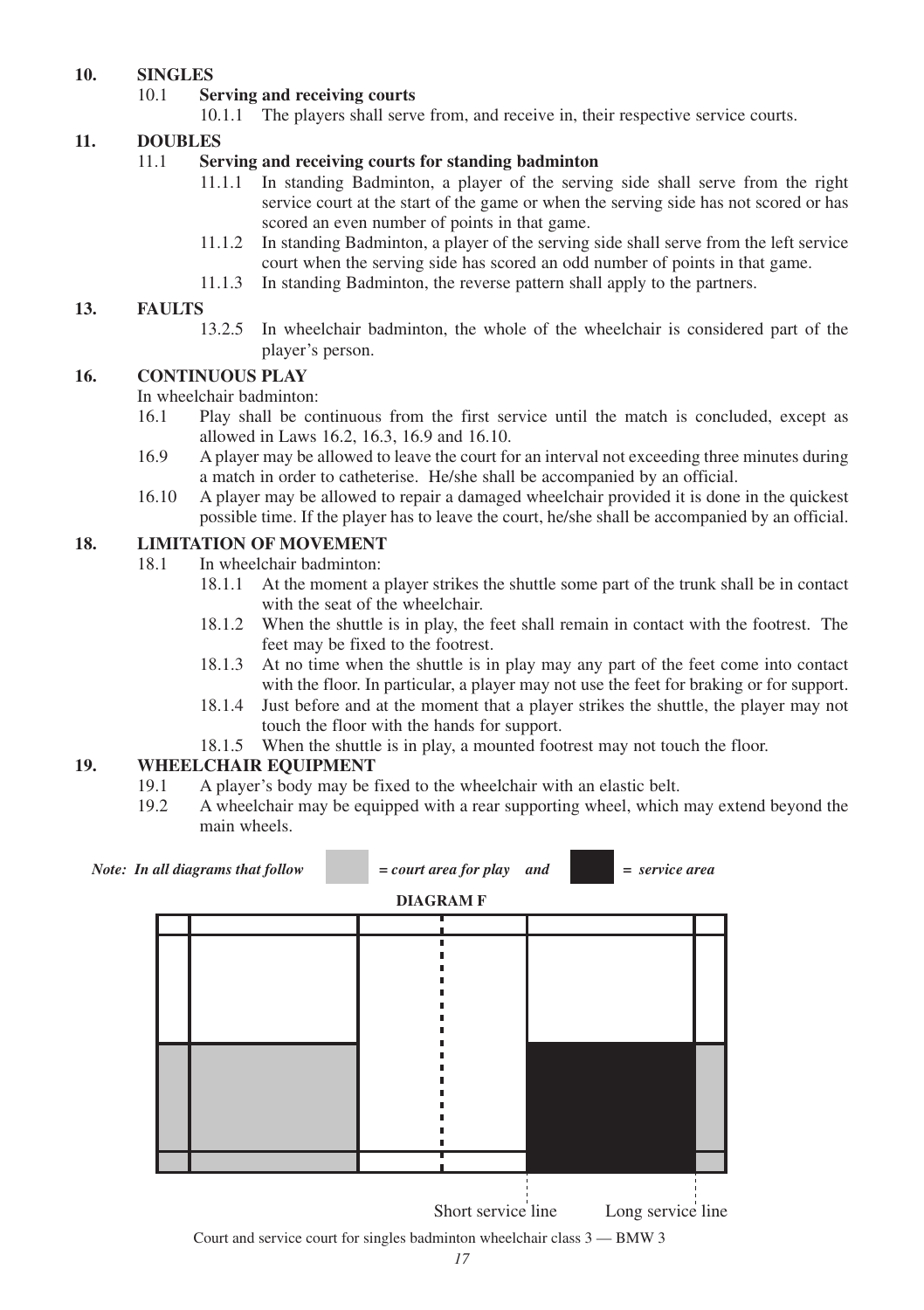# **DIAGRAM G**



Court and service court for singles badminton wheelchair classes 1 & 2 — BMW 1 & 2

#### **DIAGRAM H**



Court and service court for doubles badminton wheelchair class 3 — BMW 3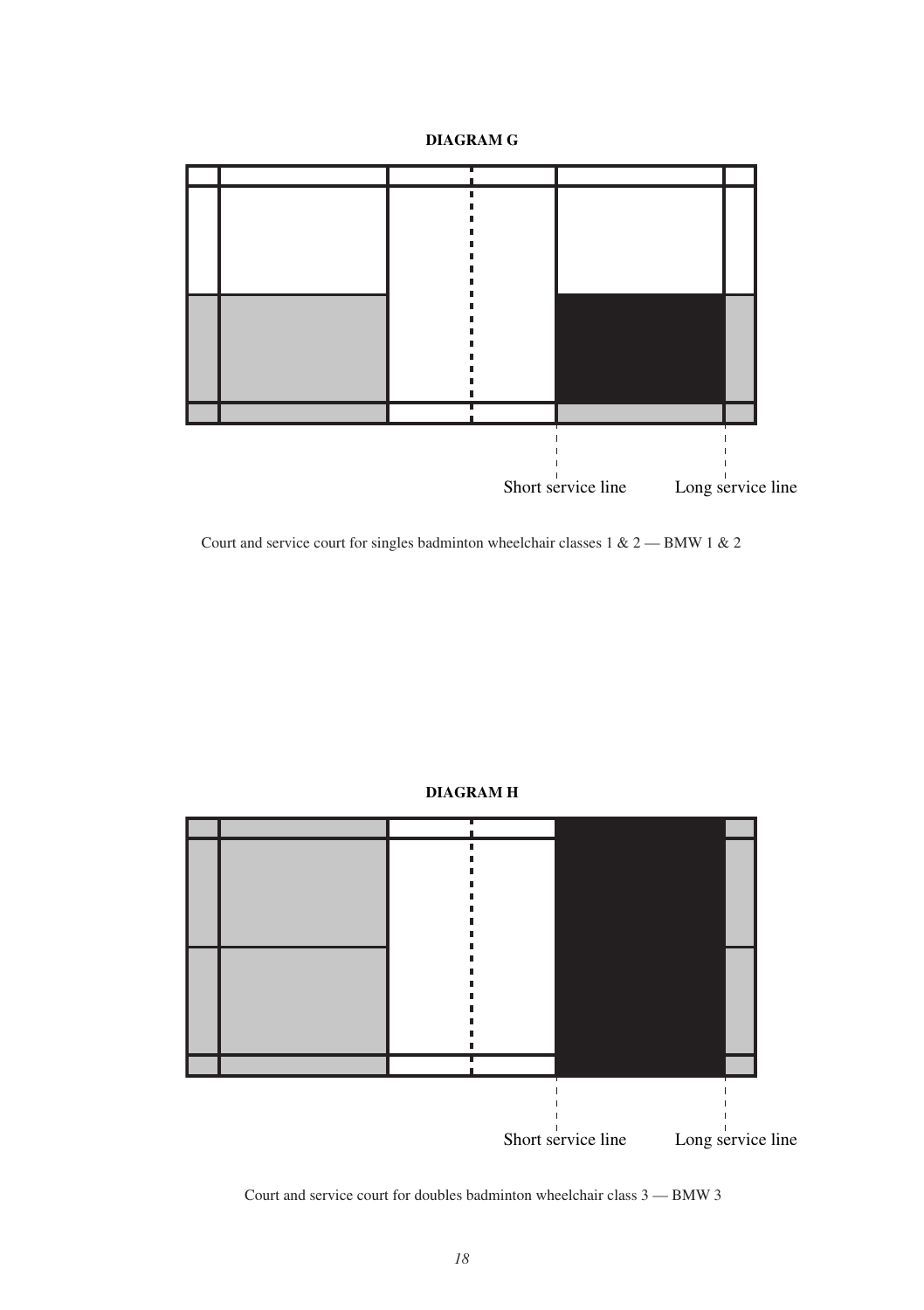#### **DIAGRAM I**



Court and service court for doubles badminton wheelchair classes 1 & 2 — BMW 1 & 2

#### **DIAGRAM J**



Court and service court for singles standing badminton below waist classes 1 & 2

# **Standing Below Waist Class 3 and Above Waist disability courts**

Such disabilities will play normal court size in accordance with IBF Laws for both singles and doubles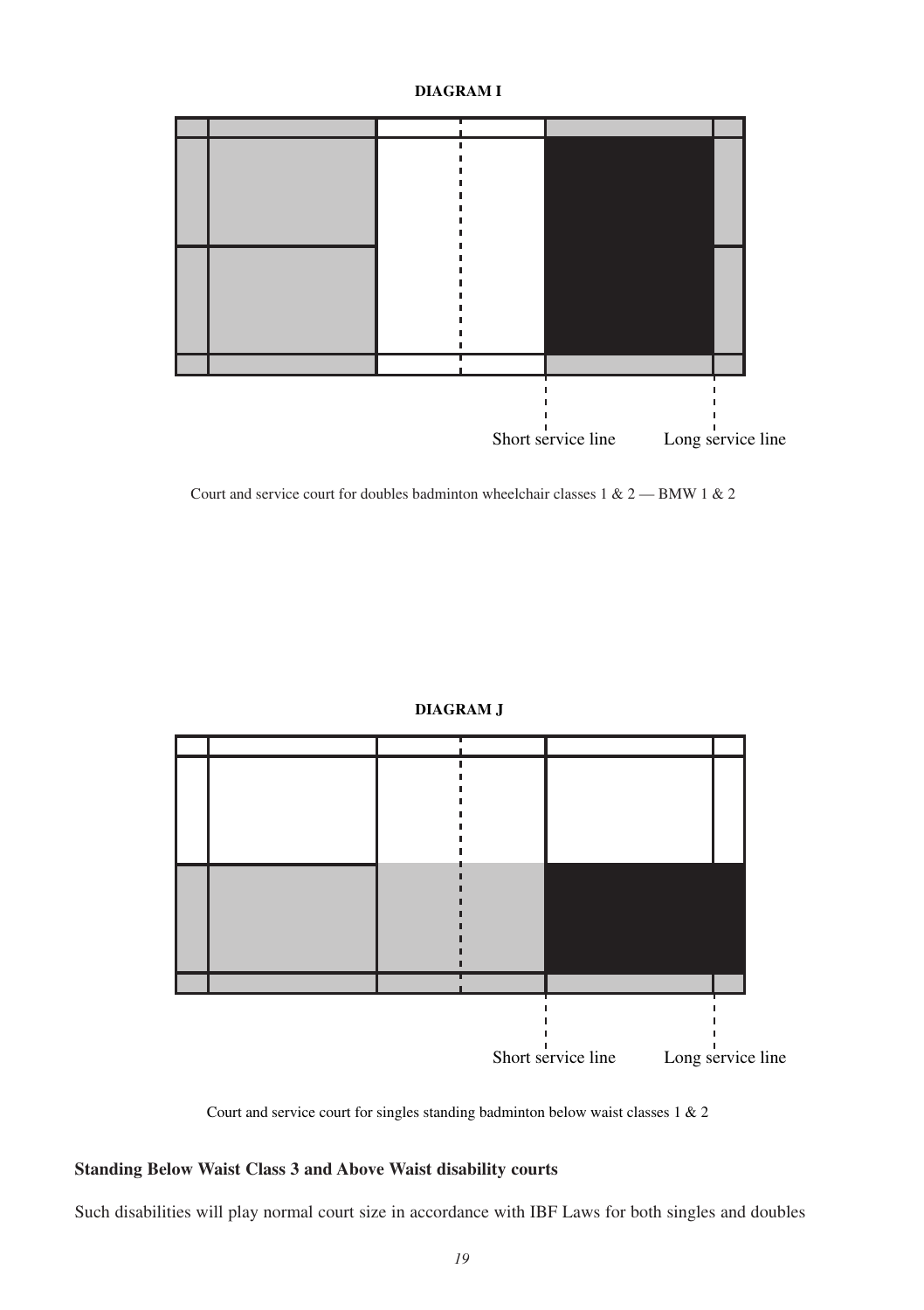# **Appendix 6**

# **IMPERIAL MEASUREMENTS**

The Laws express all measurements in metres or millimetres. Imperial measurements are acceptable and for the purposes of the Laws the following table of equivalence should be used:

| Millimetres | Inches          | Millimetres | Feet           | Inches          |
|-------------|-----------------|-------------|----------------|-----------------|
| 15          | $\frac{5}{8}$   | 380         | 1              | 3               |
| 20          | ¾               | 420         |                | $4\frac{1}{2}$  |
| 25          | ı               | 490         |                | $7\frac{1}{2}$  |
| 28          | $1\frac{1}{8}$  | 530         |                | 9               |
| 40          | $1\frac{1}{2}$  | 570         | 1              | $10\frac{1}{2}$ |
| 58          | $2\frac{1}{4}$  | 680         | $\overline{2}$ | $2\frac{3}{4}$  |
| 64          | $2\frac{1}{2}$  | 720         | 2              | $4\frac{1}{2}$  |
| 68          | $2\frac{5}{8}$  | 760         | $\mathbf{2}$   | 6               |
| 70          | $2\frac{3}{4}$  | 950         | 3              | 1 ½             |
| 75          | 3               | 990         | 3              | 3               |
| 220         | $8\frac{5}{8}$  | Metres      | Feet           | Inches          |
| 230         | 9               | 1.524       | 5              |                 |
| 280         | 11              | 1.550       | 5              | 1               |
| 290         | $11\frac{3}{8}$ | 2.530       | 8              | $3\frac{3}{4}$  |
|             |                 | 3.880       | 12             | 9               |
|             |                 | 4.640       | 15             | 3               |
|             |                 | 5.180       | 17             |                 |
|             |                 | 6.100       | 20             |                 |
|             |                 | 13.400      | 44             |                 |

# **Appendix 7**

# **INDEX TO THE LAWS OF BADMINTON**

*This index is intended to assist with speedier reference to the Laws. It is not intended to be definitive and the full text of the Laws should always be consulted for certainty.*

#### **THIS INDEX HAS NOT YET BEEN PRODUCED BY THE IBF**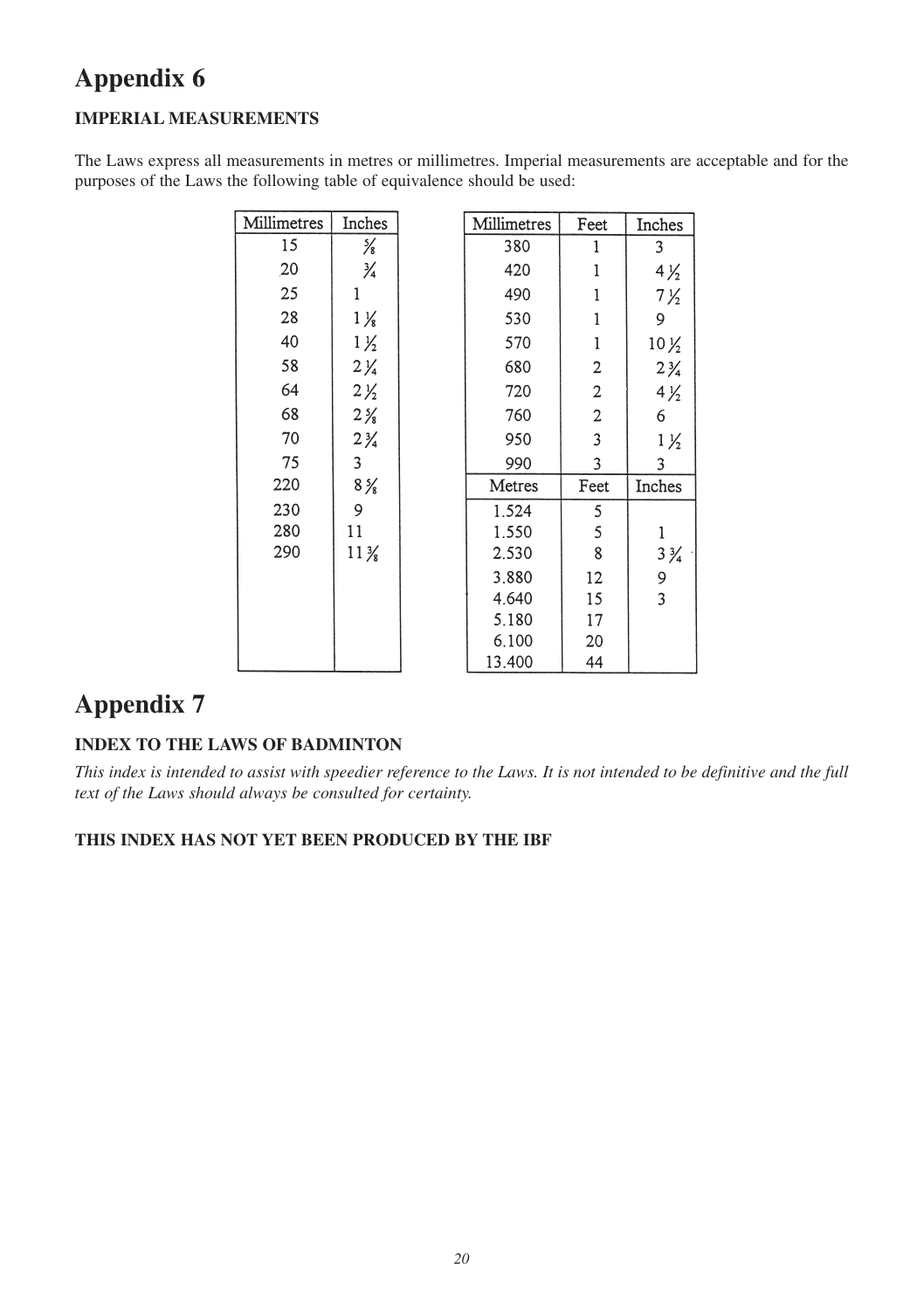# **Recommendations to Technical Officials**

# **1. INTRODUCTION**

- 1.1 The Recommendations to technical officials are issued by the IBF in its desire to standardise the control of the game in all countries and in accordance with its Rules.
- 1.2 The purpose of these Recommendations is to advise umpires how to control a match firmly and with fairness, without being officious, while ensuring that the Laws of the game are observed. These Recommendations also give guidance to service judges and line judges as to how to carry out their duties.
- 1.3 All technical officials shall remember that the game is for the players.

# **2. OFFICIALS AND THEIR DECISIONS**

- 2.1 An umpire shall report to and acts under the authority of the Referee (Law 17.2) (or the responsible official in the absence of a Referee).
- 2.2 A service judge shall normally be appointed by the Referee but can be replaced by the Referee or by the umpire in consultation with each other (Law 17.6.4).
- 2.3 Line judges shall normally be appointed by the Referee, but a line judge can be replaced by the Referee or by the umpire in consultation with each other (Law 17.6.4).
- 2.4 An official's decision shall be final on all points of fact for which that official is responsible except that if, in the opinion of the umpire, it is beyond reasonable doubt that a line judge has clearly made a wrong call, the umpire shall overrule the decision of the line judge (Law 17.5). If, in the opinion of the umpire, the line judge needs to be replaced, the umpire shall call the Referee (Law 17.6.4, Recommendation 2.3).
- 2.5 When another official is unsighted, the umpire shall make the decision. When no decision can be given, a 'let' shall be called (Law 17.6.6).
- 2.6 The umpire shall be in charge of the court and its immediate surrounds. The umpire's jurisdiction shall exist from entering the court before the match until leaving the court after the match (Law 17.2).

# **3. RECOMMENDATIONS TO UMPIRES**

- 3.1 **Before the match**, the umpire shall:
	- 3.1.1 obtain the score-sheet from the Referee;
	- 3.1.2 ensure that any scoring device to be used is working;<br>3.1.3 see that the posts are on the doubles side lines (Law
	- 3.1.3 see that the posts are on the doubles side lines (Law 1.5);<br>3.1.4 check the net for the height and ensure that there are no  $\sigma$
	- 3.1.4 check the net for the height and ensure that there are no gaps between the ends of the net and the net posts;
	- 3.1.5 ascertain whether there are any bye-laws regarding the shuttle hitting an obstruction;<br>3.1.6 ensure that the service judge and the line judges know their duties and that they are
	- ensure that the service judge and the line judges know their duties and that they are correctly placed (Sections 5 and 6);
	- 3.1.7 ensure that a sufficient quantity of tested shuttles (Law 3) is readily available for the match in order to avoid delays during play; (It is customary for the umpire to delegate the duties specified in Recommendations 3.1.3, 3.1.4 and 3.1.7 to the service judge, where one is appointed);
	- 3.1.8 check that the players' clothing conforms to the relevant Regulations concerning colour, designs, lettering and advertising, and ensure that any violations are rectified. Any decision that the clothing was in violation of the Regulations (or was nearly so) shall be advised to the Referee or appropriate official before the match or, if this is not possible, immediately after the match;
	- 3.1.9 carry out the toss is fairly and ensure that the winning side and the losing side exercise their choices correctly (Law 6). Note the choices of the ends;
	- 3.1.10 note, in the case of doubles, the names of the players starting in the right service court. Similar notes shall be made at the start of each game. (This enables a check to be made at any time to see if the players are in the correct service court);
- 3.2 **To start the match**, the umpire shall announce the match using the appropriate announcement from the following and point to the right or to the left at the appropriate words in the announcement.  $(W, X, Y, Z)$  being names of the players and A, B, C, D being names of the countries represented.)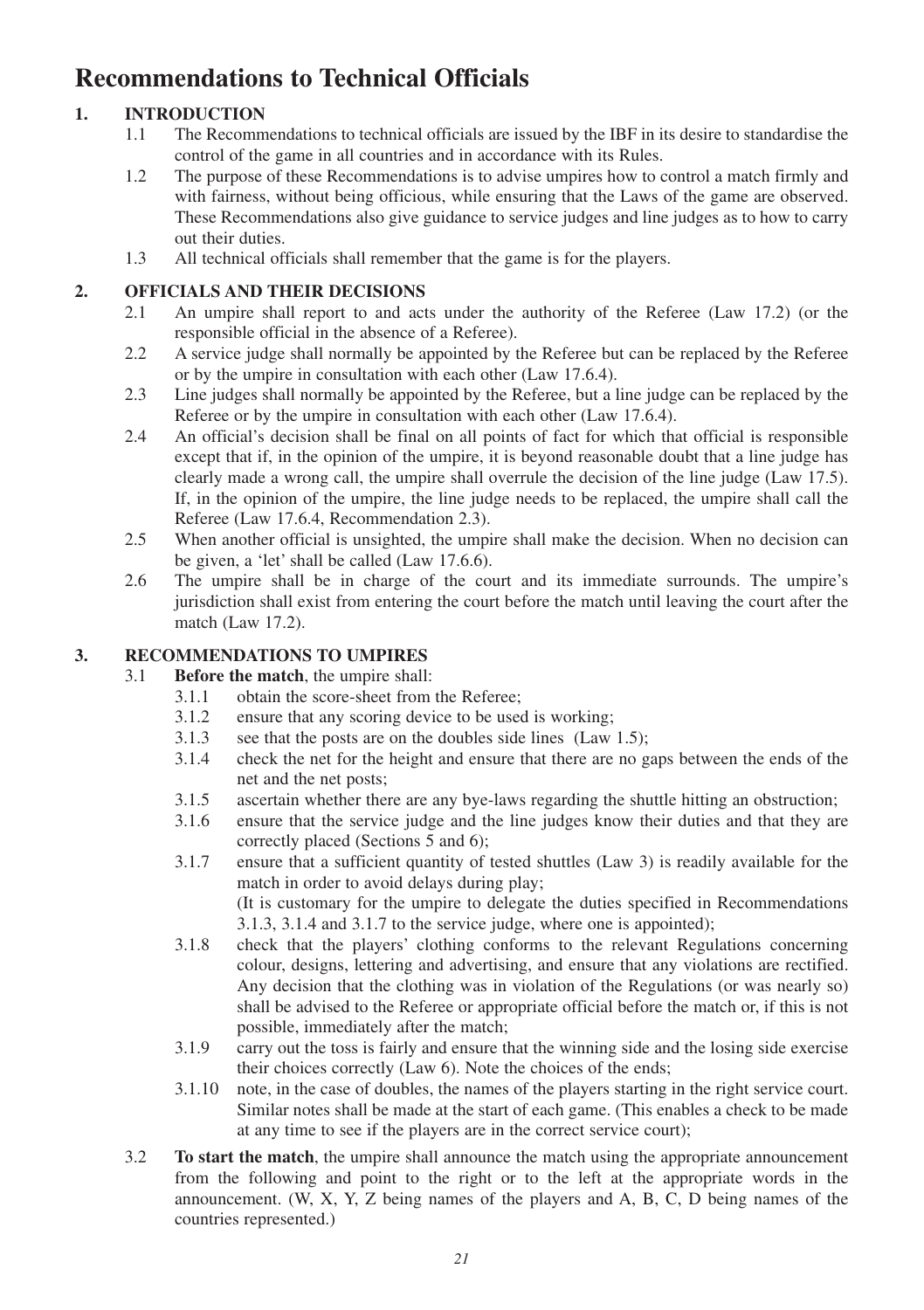#### **Singles**

Tournament

"Ladies and Gentlemen; on my right, 'X, A'; and on my left, 'Y, B'. 'X' to serve; love all; play."

#### Team event

"Ladies and Gentlemen; on my right, 'A', represented by 'X'; and on my left, 'B', represented by 'Y'. 'A' to serve; love all; play."

#### **Doubles**

# Tournament

"Ladies and Gentlemen; on my right, 'W, A' and 'X, B'; and on my left, 'Y, C' and 'Z, D'. 'X' to serve to 'Y'; love all; play."

If doubles partners represent the same country, announce the country name after announcing both players' names. e. g. 'W and X, A'

#### Team event

"Ladies and Gentlemen; on my right, 'A', represented by 'W' and 'X'; and on my left, 'B', represented by 'Y' and 'Z'. 'A' to serve; 'X' to 'Y'; love all; play."

The calling of "Play" constitutes the start of a match.

#### 3.3 **During the match**

- 3.3.1 The umpire shall:
	- 3.3.1.1 use the standard vocabulary in Appendix 4 of the Laws of Badminton;
	- 3.3.1.2 record and call the score. Always call the server's score first;
	- 3.3.1.3 during the service, if a service judge is appointed, especially watch the receiver. The Umpire may also call service fault, if necessary;
	- 3.3.1.4 if possible, keep aware of the status of any scoring device; and
	- 3.3.1.5 raise the right hand above the umpire's head, if assistance is needed from the Referee.
- 3.3.2 When a side loses a rally and thereby the right to continue serving (Law 10.3.2, 11.3.2), call "Service over" followed by the score in favour of the new serving side; if necessary, at the same time pointing the appropriate hand towards the new server and the correct service court.
- 3.3.3 "Play" shall only be called by the umpire:
	- 3.3.3.1 to indicate that a match or a game is to start or that a game after interval or after changing the ends is to continue;
	- 3.3.3.2 to indicate that play is to resume after a break; or
	- 3.3.3.3 to indicate that the umpire is instructing players to resume play.
- 3.3.4 "Fault" shall be called by the umpire when a 'fault' occurs, except as follows:
	- 3.3.4.1 a 'fault' of the server (Law 9.1) called by the service judge under Laws 13.1 shall be acknowledged by the umpire by calling "Service fault called". The umpire shall call a 'fault' of the receiver by calling "Fault receiver";
	- 3.3.4.2 a 'fault' occurring under Law 13.3.1, for which the line judge's call and signal suffices (Recommendation 6.2); and
	- 3.3.4.3 'faults' occurring under Laws 13.2.1, 13.2.2, 13.3.2 or 13.3.3 which shall only be called if clarification is needed for the players or the spectators.
- 3.3.5 During each game when the leading score reaches 11 points, call "Service over", where appropriate, followed by the score immediately after the rally scoring the  $11<sup>th</sup>$  point has ended followed by "Interval", regardless of applause. This constitutes the start of interval allowed under Law 16.2.1. During each interval, the service judge, where appointed, shall ensure that the court is mopped during the interval.
- 3.3.6 In the interval during the games when the leading score reaches 11 points (Law 16.2.1), after 40 seconds have elapsed, call:

"[Court ...], 20 seconds". Repeat the call.

In the intervals (Law 16.2.1) during the first and second game, and in the third game after the players have changed the ends, each side may be joined on the court by not more than two persons.. These persons shall leave the court when the umpire calls "... 20 seconds".

To start the game after the interval, repeat the score followed by "Play".

If the players do not claim the interval under Law 16.2.1, play in that game shall proceed without an interval.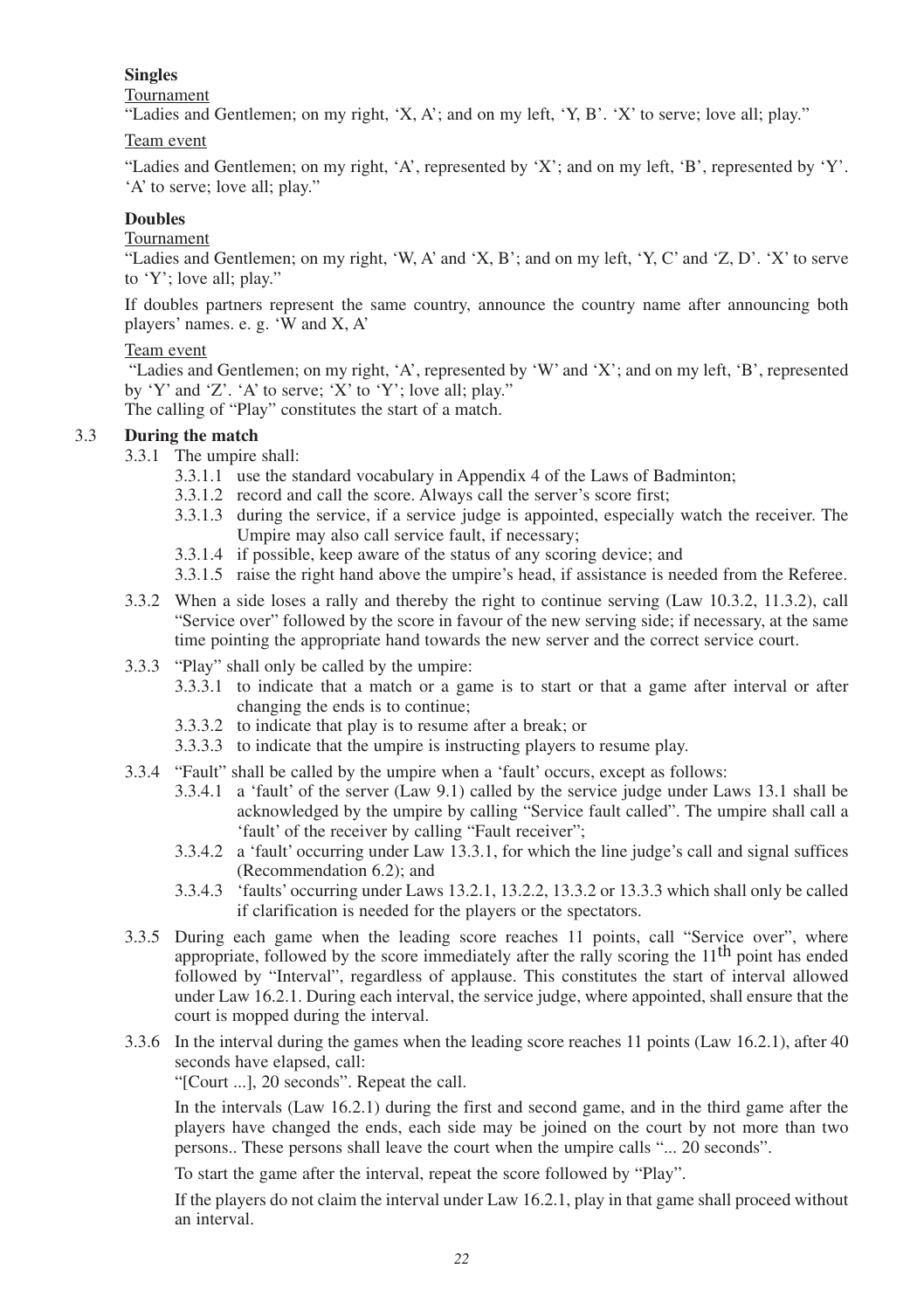#### 3.3.7 Extended game:

- 3.3.7.1 When leading side reaches 20 points, in each game, call "Game point" or "Match point", as applicable.
- 3.3.7.2 If a side reaches 29 points, in each game and for each side, call "Game point" or "Match point", as applicable.
- 3.3.7.3 The calls in Recommendation 3.3.7.1 and 3.3.7.2 shall always immediately follow the server's score and precede the receiver's score.
- 3.3.8 At the end of each game, "Game" must always be called immediately after the conclusive rally has ended, regardless of applause. Where appropriate this constitutes the start of any interval allowed under Law 16.2.2.

After the first game ends, call:

"First game won by  $\ldots$  [name(s) of player(s), or team (in a team event)]  $\ldots$  [score]".

After the second game ends, call:

"Second game won by  $\ldots$  [name(s) of player(s), or team (in a team event)]  $\ldots$  [score]; One game all".

At the end of each game, the service judge, where appointed, shall ensure that the court is mopped during the interval and place the interval board, if provided, at the centre below the net.

If a game wins the match, call instead:

"Match won by  $\ldots$  [name(s) of player(s), or team (in a team event)]  $\ldots$  [scores]".

3.3.9 In the intervals between the first and second game and between the second and third game (Law 16.2.2), after 100 seconds have elapsed, call:

"[Court ...] 20 seconds". Repeat the call.

In the intervals (Law 16.2.2) between two games each side may be joined on the court by no more than two persons. These persons shall join the side after the players have changed the ends, and shall leave the court when the umpire calls "... 20 seconds".

3.3.10 To start the second game, call:

"Second game; love all; play".

If there is to be a third game, to start the third game, call:

"Final game; love all; play".

- 3.3.11 In the third game, or in a match of one game, call "Service over", where appropriate, followed by the score, followed by "Interval; change ends" when the leading score reaches 11 points (Law 8.1.3). To start the game after the interval,, repeat the score, followed by "Play".
- 3.3.12 After the end of the match immediately take the completed score-sheet to the Referee.

#### 3.4 **Line calls**

- 3.4.1 The umpire shall always look to the line judge(s) when the shuttle lands close to a line and always when the shuttle lands out, however far. The line judge shall be entirely responsible for the decision except Recommendation 3.4.2 below.
- 3.4.2 If, in the opinion of the umpire, it is beyond reasonable doubt, a line judge has clearly made a wrong call, the umpire shall call:
	- 3.4.3.1 "Correction, IN", if the shuttle has landed "in"; or
	- 3.4.3.2 "Correction, OUT", if the shuttle has landed "out".
- 3.4.3 In the absence of a line judge or if the line judge is unsighted, the umpire shall immediately call: 3.4.3.1 "Out" before calling the score when the shuttle lands outside the line; or
	- 3.4.3.2 the score, when the shuttle lands in; or
	- 3.4.3.3 "Let" when the umpire is also unsighted.
- 3.5 **During the match**, the following situations shall be watched for and dealt with as detailed.
	- 3.5.1 A player throwing a racket into the opponent's court or sliding under the net (and who also thereby obstructs or distracts an opponent), shall be faulted under Law 13.4.2 or 13.4.3 respectively.
	- 3.5.2 A shuttle invading from an adjacent court shall not automatically be considered a "let". A "let" shall not be called if, in the opinion of the umpire, such invasion:
		- 3.5.2.1 has gone unnoticed by the players; or
		- 3.5.2.2 has not obstructed or distracted the players.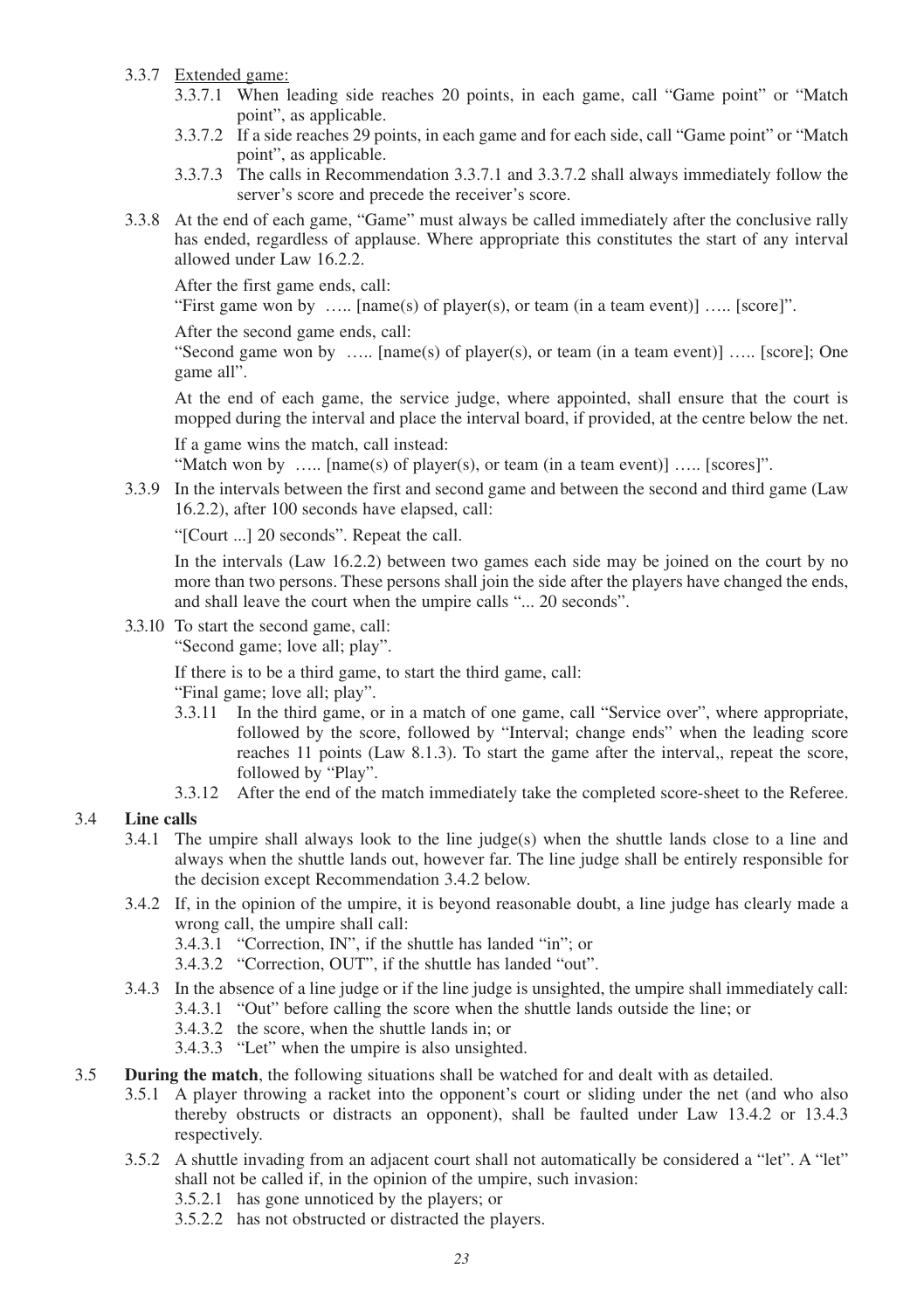- 3.5.3 A player shouting to a partner who is about to hit the shuttle shall not necessarily be regarded as distracting the opponents. Calling 'no shot', 'fault', etc. shall be considered as distraction (Law 13.4.5).
- 3.5.4 Players leaving the court
	- 3.5.4.1 Ensure that the players do not leave the court without the umpire's permission except during the intervals as described in Law 16.2. (Law 16.5.2)
	- 3.5.4.2 Any offending side may have to be reminded that leaving the court needs the umpire's permission (Law 16.5.2). If necessary, Law 16.7 shall be applied. However, change of a racket at courtside during a rally is permitted.
	- 3.5.4.3 During the game, if play is not held up, the players may be allowed to have a quick towel and / or drink at the discretion of the umpire.
	- 3.5.4.4 If the court needs to be mopped, the players shall be within the court before the mopping is over.

#### 3.5.5 Delays and suspension

Ensure that the players do not deliberately cause any delay in, or suspension of play (Law 16.4). Any unnecessary walk around the court shall be prevented. If necessary, Law 16.7 shall be applied.

- 3.5.6 Coaching from off the court
	- 3.5.6.1 Coaching from off the court (Law 16.5.1) in any form while the shuttle is in play shall be prevented.
	- 3.5.6.2 Ensure that:
		- the coaches are seated in the designated seats and do not stand court-side during the match except during the permitted intervals; (Law 16.2)
		- there is no distraction or disruption to play by any coach.
	- 3.5.6.3 If, in the opinion of the umpire, play is disrupted or a player of the opposing side is distracted by a coach, a "let" shall be called. The Referee shall be called immediately. The Referee shall issue a warning to the coach concerned;
	- 3.5.6.4 If there is second recurrence of such incident, the Referee may ask the coach to be removed from the arena floor, if necessary.
- 3.5.7 Change of shuttle
	- 3.5.7.1 Changing the shuttle during the match shall not be unfair. The umpire shall decide if the shuttle needs to be changed.
	- 3.5.7.2 A shuttle whose speed or flight has been interfered with shall be discarded and Law 16.7 applied, if necessary.

#### 3.5.8 Injury or sickness during a match

- 3.5.8.1 Injury or sickness during a match should be handled carefully and flexibly. The umpire must determine the severity of the problem as quickly as possible. The Referee shall be called on the court, if necessary.
- 3.5.8.2 The Referee shall decide on whether a medical official or any other persons are required on court. The medical official should examine the player and advise the player about the severity of the injury or sickness. If there is bleeding, the game should be delayed until the bleeding stops or the wound is suitably protected.
- 3.5.8.3 The Referee should advise the umpire of the time that may be required for the player to resume play. The Umpire shall monitor the elapsed time.
- 3.5.8.4 The Umpire shall ensure that the opposing side is not put at a disadvantage. Laws 16.4, 16.5, 16.6.1, and 16.7 shall be applied appropriately.
- 3.5.8.5 When appropriate, when there is injury, illness or other unavoidable hindrance, ask the player:

"Are you retiring?"

and if the answer is affirmative, call

"….. [name of player/team, as appropriate] retired, match won by ….. [name of player(s) / team, as appropriate] ... [score]".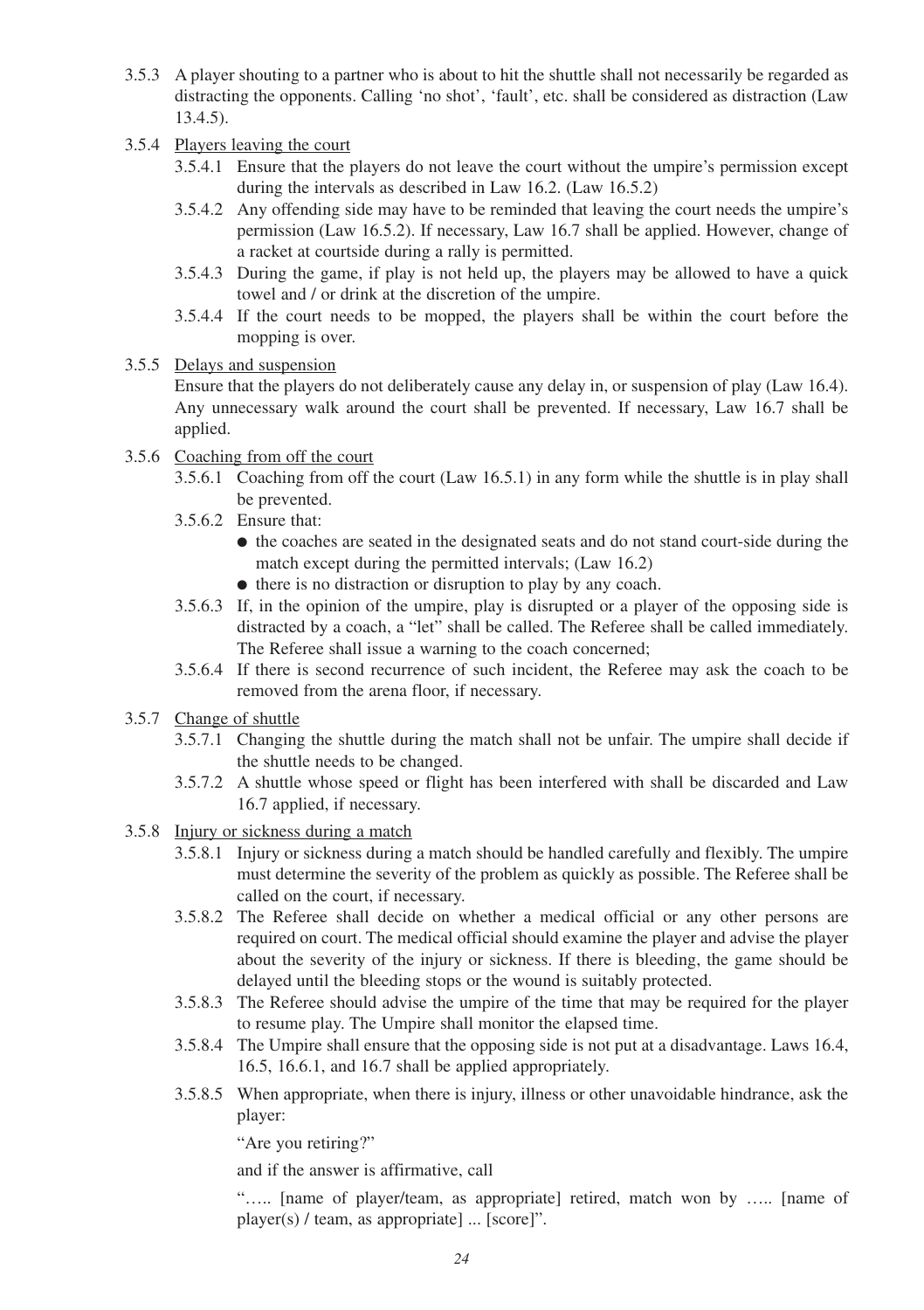#### 3.6 Suspension of play

If play has to be suspended, call:

"Play is suspended"

and record the score, server, receiver, correct service courts and ends. When play resumes, note the duration of suspension, ensure that the players have taken the correct positions and call:

"Are you ready?"

call the score and "Play".

# 3.7 Misconduct



- 3.7.1 Record and report to the Referee any incident of misconduct and the action taken.
- 3.7.2 Misconduct between games is treated as misconduct during a game. The umpire announces the decision at the start of the following game. The appropriate call in Recommendation 3.3.10 shall follow with the appropriate call in either of Recommendations 3.7.3 to 3.7.5. Thereafter, call "Service over", where appropriate followed by the score.
- 3.7.3 When the umpire has to administer a breach of Law 16.4, 16.5 or 16.6 by issuing a warning to the offending side (Law 16.7.1.1), call "Come here" to the offending player and call:

"… [name of player], warning for misconduct"

at the same time raising the right hand **holding a yellow card** above the umpire's head.

3.7.4 When the umpire has to administer a breach of Law 16.4, 16.5 or 16.6 by faulting the offending side, which has been previously warned (Law 16.7.1.2), call "Come here" to the offending player and call:

"… [name of player], fault for misconduct"

at the same time raising the right hand **holding a red card** above the umpire's head.

3.7.5 When the umpire has to administer a flagrant or persistent breach of Law 16.4, 16.5 or 16.6 or breach of Law 16.2 by faulting the offending side (Law 16.7.2) and reporting the offending side immediately to the Referee with a view to disqualification, call "Come here" to the offending player and call:

"… [name of player], fault for misconduct"

at the same time raising the right hand **holding a red card** above the umpire's head, and calling the Referee.

3.7.6 When the Referee decides to disqualify the offending side, a black card is given to the umpire. The umpire shall call "Come here" to the offending player and call:

"… [name of side] disqualified for misconduct".

at the same time raising the right hand **holding a black card** above the umpire's head.

# **4. GENERAL ADVICE ON UMPIRING**

This section gives general advice which shall be followed by the Umpires.

- 4.1 Know and understand the Laws of Badminton.
- 4.2 Call promptly and with authority, but, if a mistake is made, admit it, apologise and correct it.
- 4.3 Make all announcements and calling of the score distinctly and loudly enough to be heard clearly by players and the spectators.
- 4.4 Do not call a 'fault' and allow the game to proceed, if a doubt arises in your mind as to whether an infringement of the Laws has occurred or not.
- 4.5 Never ask the spectators nor be influenced by them or their remarks.
- 4.6 Motivate your other technical officials, e.g. by discreetly acknowledging the decisions of line judges and establishing a working relationship with them.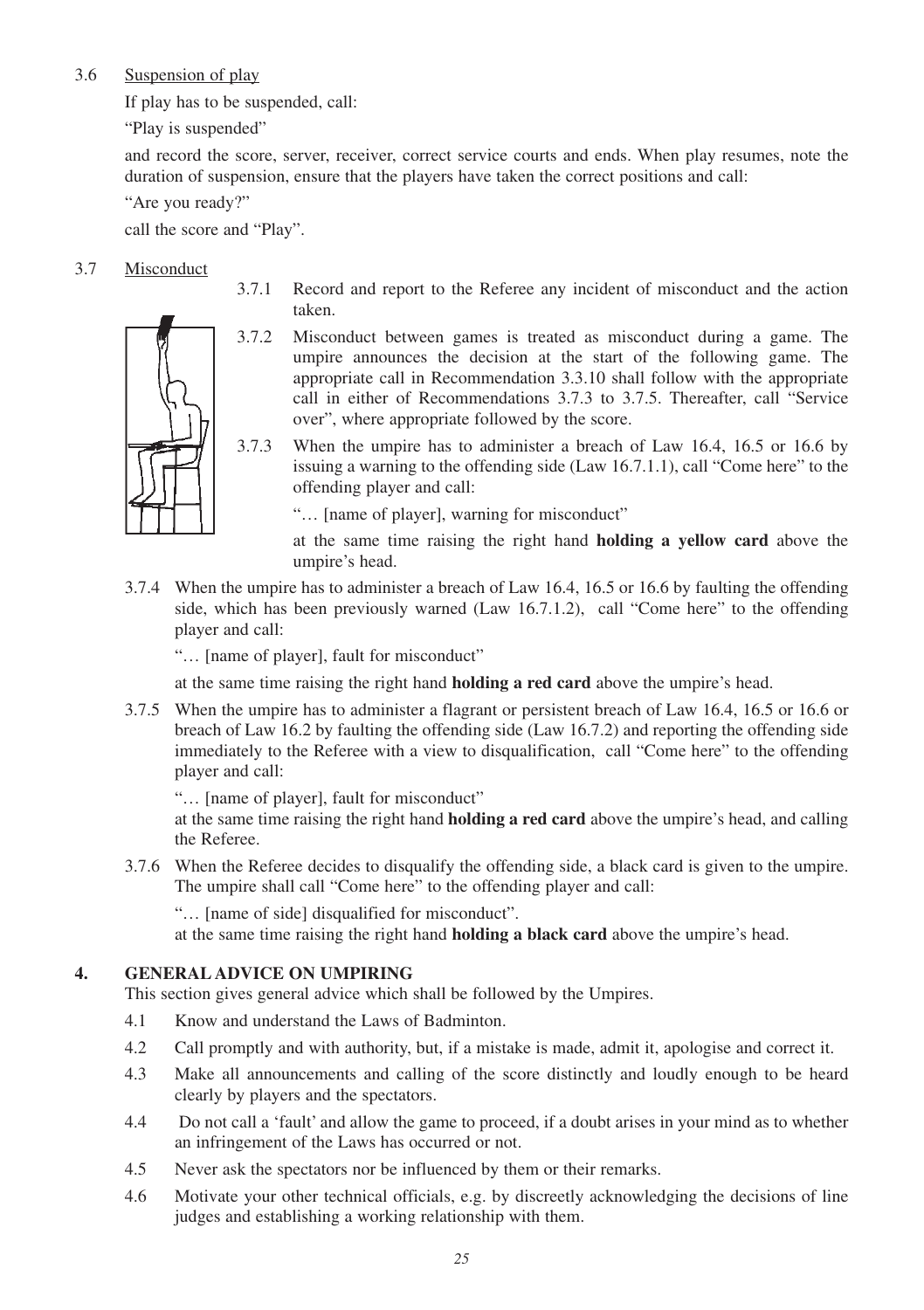# **5. INSTRUCTIONS TO SERVICE JUDGES**

- 5.1 The service judge shall sit on a low chair by the post, preferably opposite the umpire.
- 5.2 The service judge is responsible for judging that the server delivers a correct service (Law 9.1). If not, call "Fault" loudly and use the approved hand signal to indicate the type of infringement.
- 5.3 The approved hand signals are:

### **Law 9.1.1**

*neither side shall cause undue delay to the delivery of the service once the server and the receiver are ready for the service.*

# **Law 9.1.7**

*Once the players are ready for service, the first forward movement of the server's racket head is the start of the service. The movement of the racket must continue forwards.*





#### **Laws 9.1.2 and 9.1.3** *Some part of both feet not in the service court and in a stationary position until the service is delivered.*



**Law 9.1.4**

*Initial point of contact with the shuttle not on the base of the shuttle.*



**Law 9.1.5** *Whole of the shuttle not below the server's waist at the moment of being struck.*

**Law 9.1.6** *At the instant of hitting the shuttle, the shaft of the racket not pointing in a downward direction.*



5.4 The umpire may arrange with the service judge any extra duties to be undertaken, provided that the players are so advised.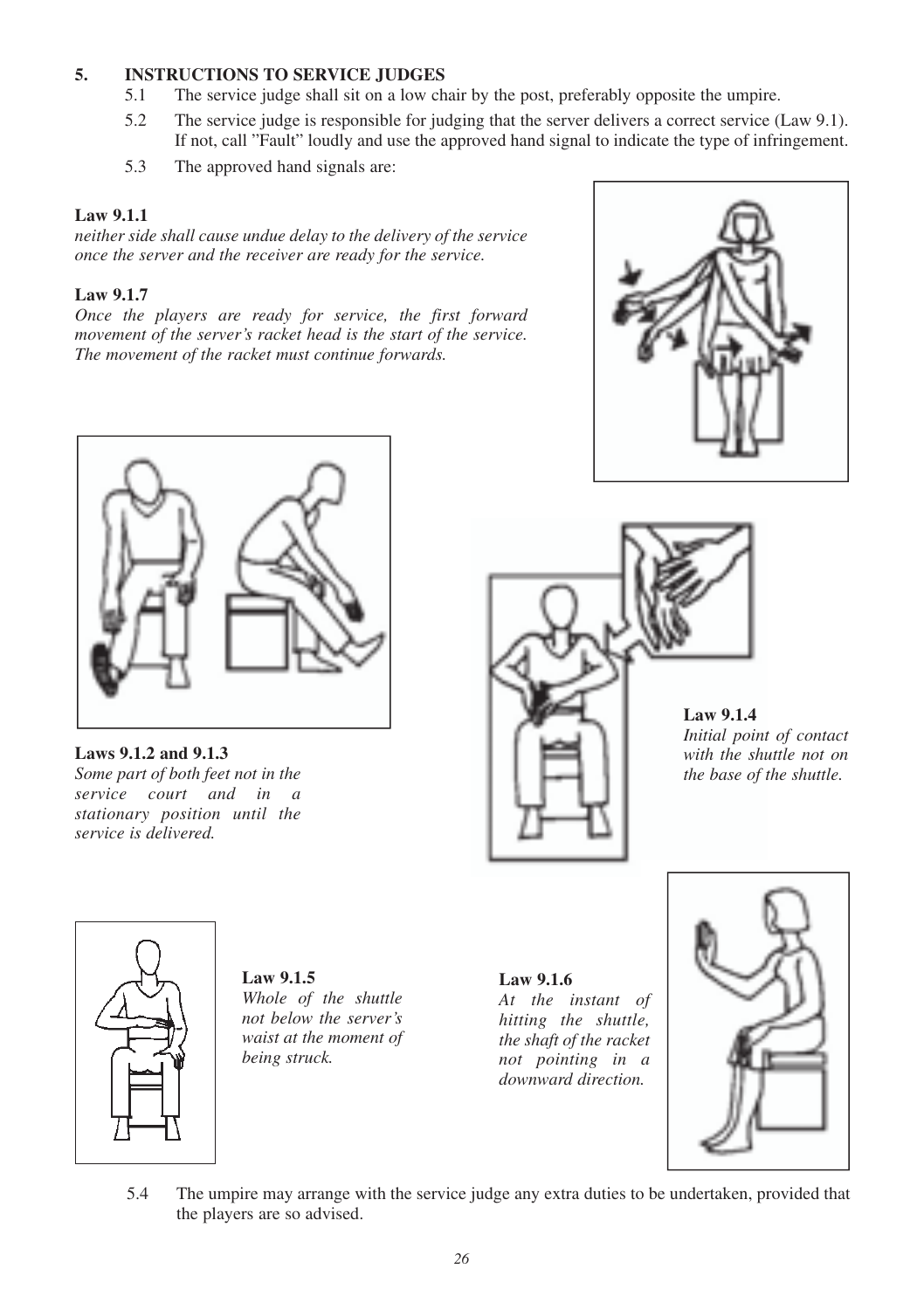#### **6. INSTRUCTIONS TO LINE JUDGES**

- 6.1 The line judges shall sit on chairs in prolongation of their lines at the ends and sides of the court and preferably at the side opposite to the umpire. (See diagrams).
- 6.2 A line judge shall be entirely responsible for the line(s) assigned except that the umpire shall overrule the call of the line judge, if beyond reasonable doubt, in the opinion of the umpire, a line judge has clearly made a wrong call.
	- 6.2.1 If the shuttle lands out, no matter how far, call "Out" promptly in a clear voice, loud enough to be heard by the players and the spectators and, at the same time, signal by extending both arms horizontally so that the umpire can see clearly.
	- 6.2.2 If the shuttle lands in, the line judge shall say nothing, but point to the line with the right hand.
- 6.3 If unsighted, inform the umpire immediately by putting both hands up to cover the eyes.

Do not call or signal until the shuttle has touched the floor.

Calls shall always be made, and no anticipation made of umpiring decisions, e.g. that the shuttle hit a player.

6.6 The approved hand signals are:



# **SHUTTLE IS OUT**

*If the shuttle lands out, no matter how far, call "Out" promptly in a clear voice, loud enough to be heard by the players and the spectators and, at the same time, signal by extending both arms horizontally so that the umpire can see clearly.*

# **SHUTTLE IS IN**

*If the shuttle lands in, say nothing, but point to the line with your right hand*.





# **IF UNSIGHTED**

*If unsighted, inform the umpire immediately by holding your hands to cover your eyes.*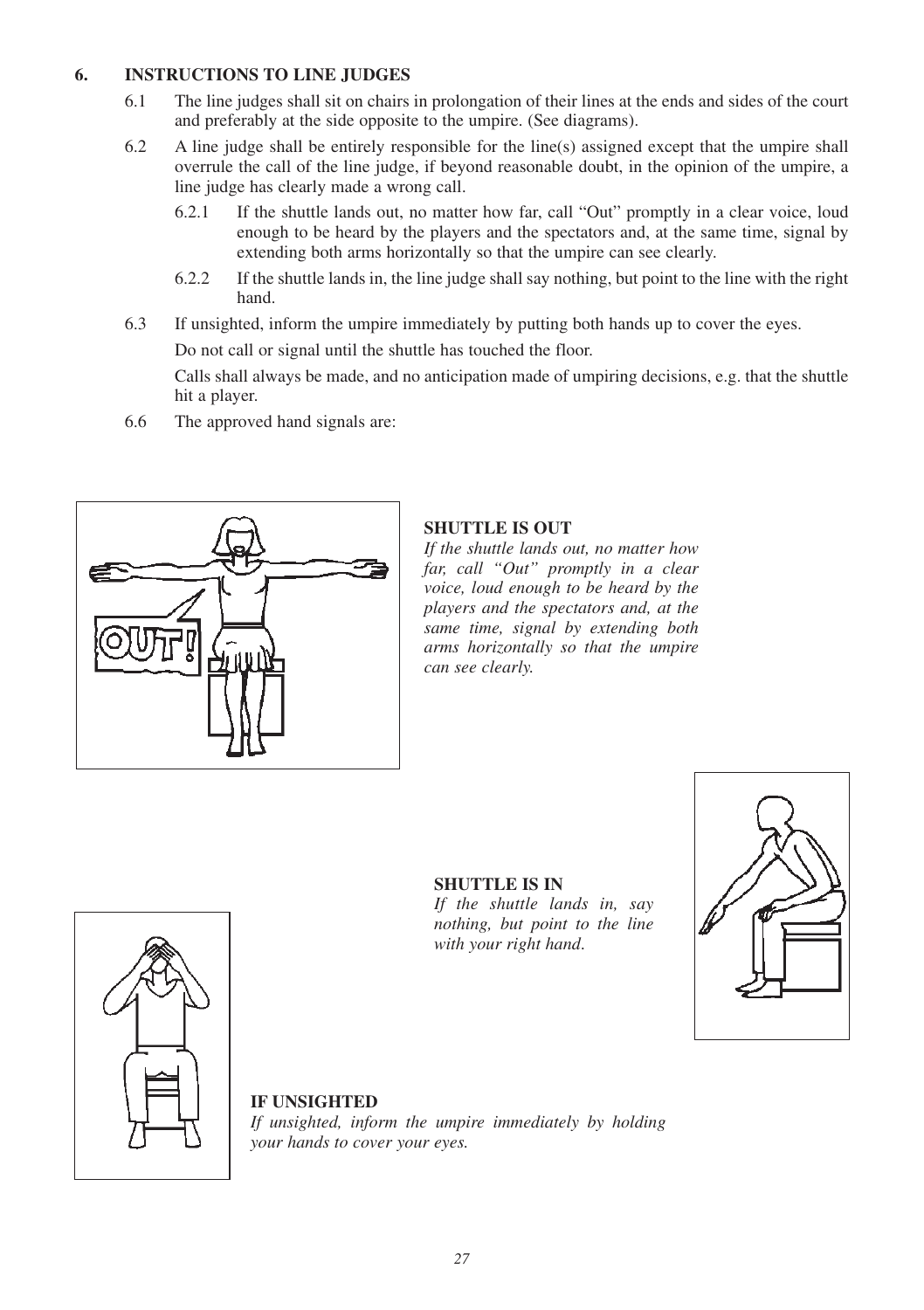# **POSITIONS OF LINE JUDGES**

Where practical, it is recommended that the line judges' positions be 2.5 to 3.5 metres from the court boundaries and, in any arrangement, the line judges' positions be protected from encroachment by any outside influence, e.g. by photographers.

X indicates the positions of the line judges